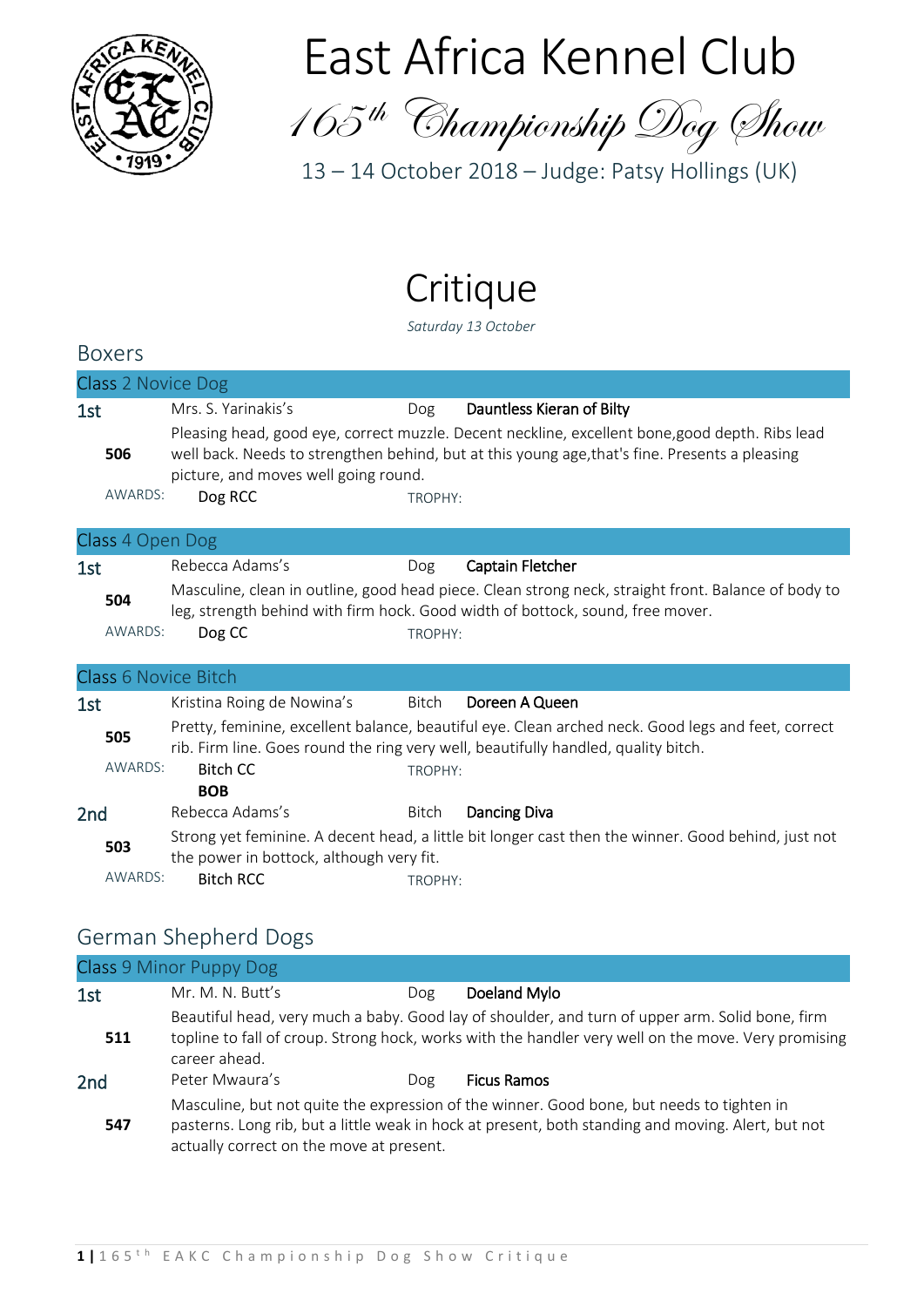| 1st                    | Class 10 Puppy Dog                                                              |     |                                                                                                                                                                                                                                                                                                                 |
|------------------------|---------------------------------------------------------------------------------|-----|-----------------------------------------------------------------------------------------------------------------------------------------------------------------------------------------------------------------------------------------------------------------------------------------------------------------|
|                        | Mr. M. N. Butt's                                                                | Dog | Doeland Hugo                                                                                                                                                                                                                                                                                                    |
| 512                    | with his handler.                                                               |     | Held himself together the best, and gaited the best. Has a good quality head, decent lay of<br>shoulder, good upper arm. Decent topline and croup. Strong hock. Alert, and worked the ring well                                                                                                                 |
| 2 <sub>nd</sub>        | Twalib Musa Obuya's                                                             | Dog | Etoo Sekedi                                                                                                                                                                                                                                                                                                     |
| 550                    | up and gets the tail down he should present a lovely picture.<br>Peter Mwaura's | Dog | Super head on this dog Out and back probably the most correct. Tail carriage lets him down rather.<br>Hasn't quite the lay of shoulder of the winner. Lovely bone and feet. Firm hocks, and as he grows<br><b>Menora Cicico of Ficus</b>                                                                        |
| 3rd                    |                                                                                 |     | Hard to assess as a little uncontrollable onn the move. Not quite the head of the winners, and                                                                                                                                                                                                                  |
| 548                    | shoulder. Nicely handled, and in good condition.                                |     | needs to fill his frame. Not the strength of hock behind, and could have more angulation in                                                                                                                                                                                                                     |
|                        | Class 11 Junior Dog                                                             |     |                                                                                                                                                                                                                                                                                                                 |
| 1st                    | Arvinder Singh's                                                                | Dog | Axel von Haus Milmar (SERB)                                                                                                                                                                                                                                                                                     |
| 554<br>2 <sub>nd</sub> | handler to advantage, and presents good lines, and gait.<br>Gerald O. Awino's   | Dog | This dog stood out in this class, holds his shape. Pleasing head, good ears. The best shoulders of<br>the three. Good balance throughout, with firm topline and correct croup. He worked with his<br>Kilele Mogul                                                                                               |
|                        |                                                                                 |     | Lovely head, pleasing proportions. Not quite the shoulders of the winner, not quite level in topline,                                                                                                                                                                                                           |
| 509                    |                                                                                 |     | but correct croup. Decent hock, but would insist on pacing, but his quality deserved him a place.                                                                                                                                                                                                               |
| 3rd                    | Mungai Kahangara's                                                              | Dog | Monalisa Roy                                                                                                                                                                                                                                                                                                    |
| 534                    | best balance.                                                                   |     | Good eye, and pleasant head proportions, rather short in rib. Topline tends to rise, and croup<br>rather too steep Not as strong behind as the previous two, and toesn't give an impression of the                                                                                                              |
|                        |                                                                                 |     |                                                                                                                                                                                                                                                                                                                 |
|                        | Class 12 Novice Dog                                                             |     |                                                                                                                                                                                                                                                                                                                 |
| 1st                    | Mr. & Mrs. S & G. Kabuga's                                                      | Dog | Talo Vom Huhnegrab of Skaga (D)                                                                                                                                                                                                                                                                                 |
| 529                    | handler.                                                                        |     | 2 year old dog, lovely condition, decent head, good mouth. A little steep in the shoulder blades,<br>but has a good forechest. He is a little loose in hock, presents a good picture on the move, holding<br>good shape, and working well. His gait is long and free with easy acction, and works with his good |
| 2 <sub>nd</sub>        | Gerald O. Awino's                                                               | Dog | Kilele Mogul                                                                                                                                                                                                                                                                                                    |
| (509)                  | As above.                                                                       |     |                                                                                                                                                                                                                                                                                                                 |
|                        |                                                                                 |     |                                                                                                                                                                                                                                                                                                                 |
|                        | Class 13 Limit Dog                                                              |     |                                                                                                                                                                                                                                                                                                                 |
| 1st                    | Yusuf Hussein's                                                                 | Dog | <b>Monalisa Prince</b>                                                                                                                                                                                                                                                                                          |
| 523                    | good type. Could be a touch stronger in hocks.                                  |     | Presents the most balanced picture overall. Good mouth and jaw, decent proportions, has good<br>legs and pasterns. Well sprung ribs, correct croup, gaits well, using himself well. Alert, active, and a                                                                                                        |
| 2 <sub>nd</sub>        | Mr. & Mrs. S & G. Kabuga's                                                      | Dog | Skaga Aslan                                                                                                                                                                                                                                                                                                     |
| 530                    | little close behind.                                                            |     | Eye a little round, good ear, correct skull, big nose and strong jaw. A little soft through the<br>forehand, and tends to stand a little roach backed. Gaits well, perhaps could be stronger in loin.<br>Very well handled, and moved on the go-round, better than coming and going, where he was a             |
| 3rd                    | Peter Mwaura's                                                                  | Dog | Athyvine Ulf Pogba                                                                                                                                                                                                                                                                                              |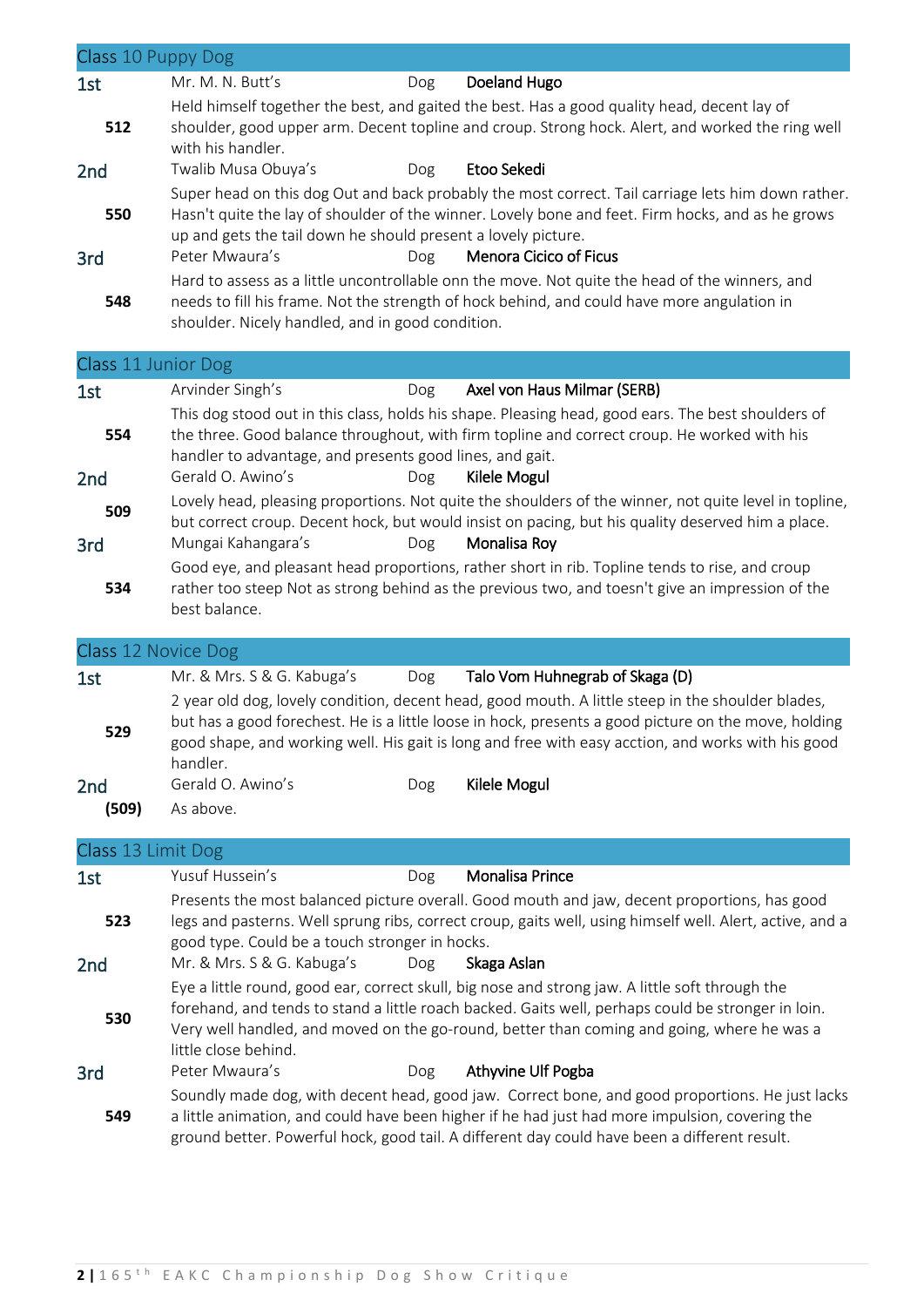|                 | Class 14 Open Dog |                                                                             |                      |                                                                                                                                                                                                     |
|-----------------|-------------------|-----------------------------------------------------------------------------|----------------------|-----------------------------------------------------------------------------------------------------------------------------------------------------------------------------------------------------|
| 1 <sup>st</sup> |                   | Mr. M. N. Butt's                                                            | <b>Dog</b>           | Ch. Rusko vom Hühnegrab of Doeland (D)                                                                                                                                                              |
|                 |                   |                                                                             |                      | Super balance, construction is well made, with good angles, firm hocks, alert, with good eye,                                                                                                       |
|                 | 518               | pleasing dog, stylish and well handled.                                     |                      | correct ear, good dentition, correct bone. Excels with side gait, and is positive for and aft. Very                                                                                                 |
|                 | AWARDS: °         | Dog CC                                                                      | TROPHY: <sup>°</sup> | <b>Konighaus Cup</b>                                                                                                                                                                                |
|                 |                   | <b>BOB</b>                                                                  |                      | <b>Shellguard Tankard</b>                                                                                                                                                                           |
|                 |                   | <b>Working Group Winner</b>                                                 |                      | <b>Bradley Imbert Cup</b>                                                                                                                                                                           |
|                 |                   | <b>Reserve Best in Show</b>                                                 |                      |                                                                                                                                                                                                     |
| 2 <sub>nd</sub> |                   | Messrs. Imbugi Luvai and Ngumo Dog<br>wa Ngure's                            |                      | Kilele Quando                                                                                                                                                                                       |
|                 |                   |                                                                             |                      | This dog shows his worth on the move, very firm hock, tends to stand a bit roached in the back. On                                                                                                  |
|                 | 540               | gaiting.                                                                    |                      | the move, shows typical outline with good croup. Has quality head, good dentition, lovely bone<br>and feet, firm loin, and good width behind. Very nice dog, goes very well, both out and back, and |
|                 | AWARDS:           | <b>DOG RCC</b>                                                              | TROPHY:              |                                                                                                                                                                                                     |
| 3 <sup>rd</sup> |                   | Mrs. Magda M's                                                              | Dog                  | Warrior von Grehenheim (ZA)                                                                                                                                                                         |
|                 |                   |                                                                             |                      | Lovely head, strong foreface, good ear placement, a little steep in shoulder blades. Good                                                                                                           |
|                 | 543               |                                                                             |                      | forechest, well boned with good pasterns and feet. Not quite the strenth of hock of the winners,                                                                                                    |
|                 |                   |                                                                             |                      | but a worthy dog, and deserves his place, gaits well while holding a good shape.                                                                                                                    |
| 4th             |                   | 531 Mr. & Mrs. S & G. Kabuga's                                              | Dog                  | Skaga Wizz                                                                                                                                                                                          |
| 5th             |                   | 553 Samuel Ruguru's                                                         | Dog                  | Skaga Ulysses                                                                                                                                                                                       |
|                 |                   |                                                                             |                      |                                                                                                                                                                                                     |
|                 |                   | Class 15 Minor Puppy Bitch                                                  |                      |                                                                                                                                                                                                     |
| 1 <sup>st</sup> |                   | Mr. M. N. Butt's                                                            | Bitch                | <b>Doeland Netty</b>                                                                                                                                                                                |
|                 |                   |                                                                             |                      | Fabulous quality, gorgeous head, great attitude, super front, excellent bone and feet. Skeletally so                                                                                                |
|                 | 510               |                                                                             |                      | well made. Strong hocks, handled to advantage. Must have a very exciting future. I think very                                                                                                       |
|                 |                   | highly of her.                                                              |                      |                                                                                                                                                                                                     |
|                 |                   | Class 16 Puppy Bitch                                                        |                      |                                                                                                                                                                                                     |
| 1 <sup>st</sup> |                   | Mr. & Mrs. S & G. Kabuga's                                                  | Bitch                | Skaga Umi Daniela                                                                                                                                                                                   |
|                 |                   |                                                                             |                      | The best performance going round, she held herself together, showed good reach and drive, and                                                                                                       |
|                 | 524               |                                                                             |                      | worked well. Beautiful head, excellent bone, good constructioh. Firm topline, correct croup. Needs                                                                                                  |
|                 |                   |                                                                             |                      | to strengthen a little going away, lovely condition. Excellent tail. Worked so well with the handler.                                                                                               |
|                 | AWARDS:           | <b>BEST GSD PUPPY</b>                                                       | TROPHY:              |                                                                                                                                                                                                     |
| 2nd             |                   | Mr. & Mrs. S & G. Kabuga's                                                  | Bitch                | Doeland Happy                                                                                                                                                                                       |
|                 |                   |                                                                             |                      | Quality bitch, lovely eye, good head proportions. Good lay of shoulder and turn of upper arm. Long                                                                                                  |
|                 | 525               | round.                                                                      |                      | rib, firm loin, correct croup and hock. Went very well, just not giving as much in the final run                                                                                                    |
| 3rd             |                   | Paul Mwangi's                                                               | <b>Bitch</b>         | Kilele Pandora                                                                                                                                                                                      |
|                 |                   |                                                                             |                      | Balance and courage, decent head, nicely made. Good bone, ribs need to spring. A little narrow in                                                                                                   |
|                 | 546               | forechest at present. All there to grow into. Sound and active on the move. |                      |                                                                                                                                                                                                     |
| 4th             |                   | 508 Gerald O. Awino's                                                       | <b>Bitch</b>         | Kilele Peta                                                                                                                                                                                         |
|                 |                   |                                                                             |                      |                                                                                                                                                                                                     |
|                 |                   | Class 17 Junior Bitch                                                       |                      |                                                                                                                                                                                                     |
| 1st             |                   | Mr. M. N. Butt's                                                            | <b>Bitch</b>         | Skaga Queen Daisy of Doeland                                                                                                                                                                        |
|                 |                   |                                                                             |                      | Beautiful bitch, lovely eye, super balance. Lovely outline, gorgeous head. Good strength in muzzle,                                                                                                 |
|                 | 513               |                                                                             |                      | correct angles both ends. Balance of body to leg, she has a lot of quality, is a little naughty at times,                                                                                           |
|                 |                   | but when she really wants, her action was long, powerful and true.          |                      |                                                                                                                                                                                                     |
| 2nd             |                   | Mr. M. N. Butt's                                                            | <b>Bitch</b>         | Doeland Gloria                                                                                                                                                                                      |
|                 |                   |                                                                             |                      | Again, a good, solid bitch, alert, strength in foreface, elegance of neck, through decent shoulders.                                                                                                |
|                 | 514               |                                                                             |                      | Not quite the feet and pasterns of the winner, good body proportions. Correct croup, fir hock. Held                                                                                                 |
|                 |                   | her shape beautifully.                                                      |                      |                                                                                                                                                                                                     |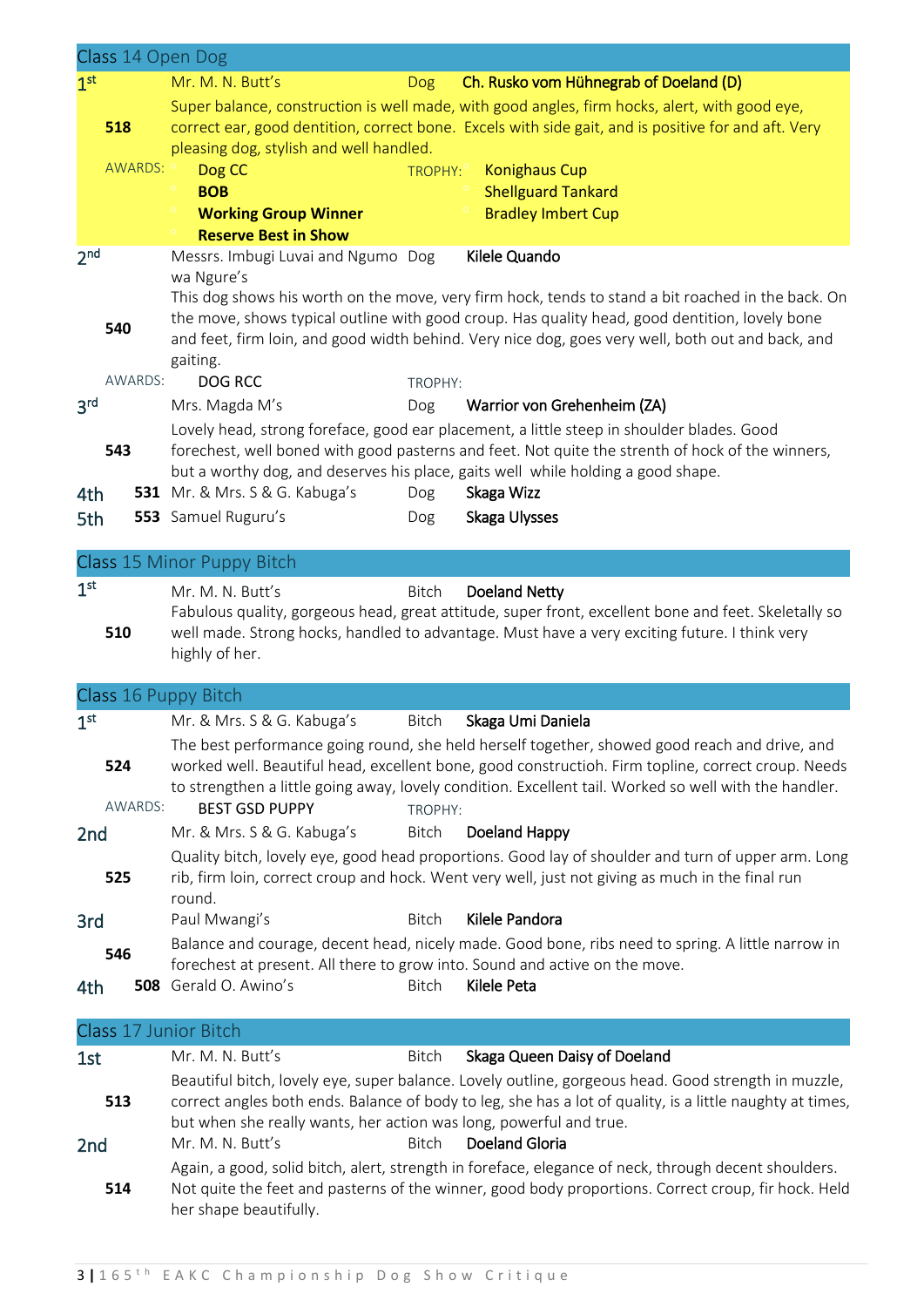| 3rd | Twalib Musa Obuya's                                                      | Bitch        | Dallahaus Monique                                                                                  |
|-----|--------------------------------------------------------------------------|--------------|----------------------------------------------------------------------------------------------------|
| 551 | hock as the winners. Well ribbed, and good croup. Went well for handler. |              | Very sound, shoulder blades a touch high. Good bone and legs, and decent feet. Just not as good in |
| 4th | <b>526</b> Mr. & Mrs. S & G. Kabuga's                                    | Bitch        | Skaga Phoebe Evalee                                                                                |
| 5th | <b>552</b> Samuel Ruguru's                                               | <b>Bitch</b> | <b>Gypsy Swish</b>                                                                                 |

|                 | Class 18 Novice Bitch                                                                                                                                                                                            |              |                                                                                                                                                                                         |  |  |
|-----------------|------------------------------------------------------------------------------------------------------------------------------------------------------------------------------------------------------------------|--------------|-----------------------------------------------------------------------------------------------------------------------------------------------------------------------------------------|--|--|
| 1st             | Mr. & Mrs. S & G. Kabuga's                                                                                                                                                                                       | Bitch        | Skaga Cool Cristal                                                                                                                                                                      |  |  |
| 527             |                                                                                                                                                                                                                  |              | The most balanced, pleasing head, very positive front action. Good feet and legs, good length of<br>rib. Firm loin, correct croup. Sweet head, alert, very active. In lovely condition. |  |  |
| 2 <sub>nd</sub> | Mr. M. N. Butt's                                                                                                                                                                                                 | <b>Bitch</b> | Doeland Fame                                                                                                                                                                            |  |  |
| 515             | Solid, with good head, a little overdone in forehand, so looks a little short on the leg. Very well<br>bodied, good feet and legs, good tail, gaited well.                                                       |              |                                                                                                                                                                                         |  |  |
| 3rd             | Mr. M. N. Butt's                                                                                                                                                                                                 | Bitch        | Doeland Deedee                                                                                                                                                                          |  |  |
| 517             | Moved with good action, and positive front. She is a little too slight, could have a bit more of her.<br>Has good attitude. Correct rib and loin, a little short in croup, good tail. Could be stronger in hock. |              |                                                                                                                                                                                         |  |  |
| 4th             | 535 Mungai Kahangara's                                                                                                                                                                                           | Bitch        | Monalisa Queen Angela                                                                                                                                                                   |  |  |
| $E + h$         | $520$   $\mu$                                                                                                                                                                                                    | Ritch        | Kilolo Anita                                                                                                                                                                            |  |  |

| 5th | <b>539</b> I. Luvai & Ngumo wa Ngure's |  | Bitch <b>Kilele Anita</b> |
|-----|----------------------------------------|--|---------------------------|
|-----|----------------------------------------|--|---------------------------|

| Class 19 Limit Bitch |                                                                                                                                                                                                                                                                          |         |                                                                                                                                                                                                                                                                                                            |  |
|----------------------|--------------------------------------------------------------------------------------------------------------------------------------------------------------------------------------------------------------------------------------------------------------------------|---------|------------------------------------------------------------------------------------------------------------------------------------------------------------------------------------------------------------------------------------------------------------------------------------------------------------|--|
| 1st                  | Mr. M. N. Butt's                                                                                                                                                                                                                                                         | Bitch   | Syta vom Mattenburcherland of Doeland (NL)                                                                                                                                                                                                                                                                 |  |
| 521                  |                                                                                                                                                                                                                                                                          |         | Fit and well bodied, good head, alert, good use of ears. Really long, true front action, from good<br>shoulder placement. Developed ribs and strong loin, but should have a touch more slope of croup,<br>good tailset, strong hocks. Really won the class on her reach and drive, with positive footfall. |  |
| AWARDS:              | <b>BITCH CC</b>                                                                                                                                                                                                                                                          | TROPHY: |                                                                                                                                                                                                                                                                                                            |  |
| 2 <sub>nd</sub>      | Mr. M. N. Butt's                                                                                                                                                                                                                                                         | Bitch   | Telmi vom Huhnegrab of Doeland (D)                                                                                                                                                                                                                                                                         |  |
| 516                  | Lovely type, good head, strength in foreface, elegance of neck. Decent forehand, lovely back, with<br>good slope of croup. Firm hock, just not the reach of the winner in front. Beautifully handled. In<br>excellent condition, alert, good quality, and very close up. |         |                                                                                                                                                                                                                                                                                                            |  |
| 3rd                  | Mr. & Mrs. S & G. Kabuga's                                                                                                                                                                                                                                               | Bitch   | Skaga Betty Bu                                                                                                                                                                                                                                                                                             |  |
| 528                  | the best in her.                                                                                                                                                                                                                                                         |         | Decent head, but could have a touch more width of underjaw. Could be stronger in leg-line. A little<br>short in upper arm. Good length of rib, would like more strength of hock. Well handled to bring out                                                                                                 |  |

| 4th | <b>536</b> Mungai Kahangara's | Bitch | Kilele Fantasy |
|-----|-------------------------------|-------|----------------|
|-----|-------------------------------|-------|----------------|

| Class 20 Open Bitch |                                                                                                                                                                                                                                   |         |                                                                                                                                                                                                                                                                                                              |  |  |  |
|---------------------|-----------------------------------------------------------------------------------------------------------------------------------------------------------------------------------------------------------------------------------|---------|--------------------------------------------------------------------------------------------------------------------------------------------------------------------------------------------------------------------------------------------------------------------------------------------------------------|--|--|--|
| 1st                 | Mr. M. N. Butt's                                                                                                                                                                                                                  | Bitch   | Ch. Quna vom Mattenburcherland of Doeland (NL)                                                                                                                                                                                                                                                               |  |  |  |
| 522                 | long, positive front action and drive from behind.                                                                                                                                                                                |         | Balanced, fit, and skeletally well constructed, with good angles both ends. She is alert, sensible,<br>working with the handler. Has a lovely head and good eye, strength in fore-face. Lovely back, could<br>have a touch more slope to croup. Firm hock, but absolutely out-moved her competitors with her |  |  |  |
| AWARDS:             | <b>Bitch RCC</b>                                                                                                                                                                                                                  | TROPHY: |                                                                                                                                                                                                                                                                                                              |  |  |  |
| 2nd                 | Messrs. Imbugi Luvai and Ngumo Bitch<br>wa Ngure's                                                                                                                                                                                |         | Kilele Eureka                                                                                                                                                                                                                                                                                                |  |  |  |
| 542                 | Not quite the strength of under-jaw of the winner, nor as positive in front. Liked her type. Good<br>neck, firm back on the move, good croup. Well handled to produce good side gait, alert and<br>working with the handler well. |         |                                                                                                                                                                                                                                                                                                              |  |  |  |
| 3rd                 | Mr. & Mrs. S & G. Kabuga's                                                                                                                                                                                                        | Bitch   | Skaga Umi                                                                                                                                                                                                                                                                                                    |  |  |  |
| 532                 | Not perhaps the quality of the winers. Lacked a little strength in bone. Not performing to<br>advantage. Pleasant eye and good coat and condition.                                                                                |         |                                                                                                                                                                                                                                                                                                              |  |  |  |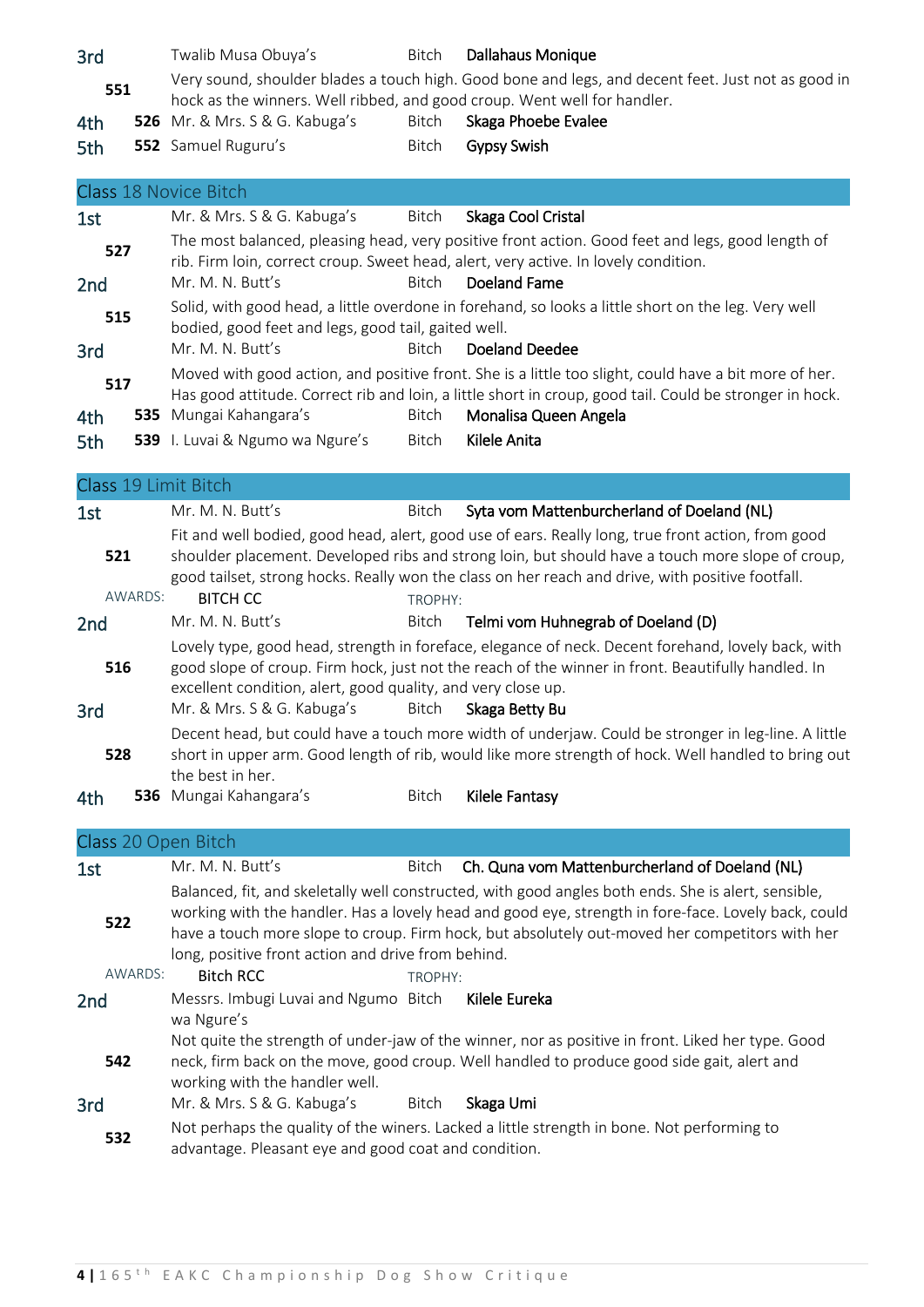### German Shepherd Dogs - Long Coat

|                              | <b>Class 21a Minor Puppy Mixed</b>                                                                                                                                                                                                                                                                                        |                  |                                                                                                                                                                                                              |  |  |
|------------------------------|---------------------------------------------------------------------------------------------------------------------------------------------------------------------------------------------------------------------------------------------------------------------------------------------------------------------------|------------------|--------------------------------------------------------------------------------------------------------------------------------------------------------------------------------------------------------------|--|--|
| 1st                          | Samuel G. Kebiro's                                                                                                                                                                                                                                                                                                        | Dog              | <b>Baron Saj</b>                                                                                                                                                                                             |  |  |
| 565                          | correct line and croup. Good tail, very sound mover and lovely coat.                                                                                                                                                                                                                                                      |                  | Very sound, good head, great attitude. Strong jaw, skeletally very well made. Good bone and feet,                                                                                                            |  |  |
| Class 21 Puppy Mixed         |                                                                                                                                                                                                                                                                                                                           |                  |                                                                                                                                                                                                              |  |  |
| 1st                          | Harron Musumba's                                                                                                                                                                                                                                                                                                          | <b>Bitch</b>     | <b>Bix Bite</b>                                                                                                                                                                                              |  |  |
| 569<br>AWARDS:               | positive front, correct ribbing. Good croup, really nice bitch.<br><b>BEST GSD-LC PUPPY</b><br><b>BITCH RCC</b>                                                                                                                                                                                                           | TROPHY:          | Balanced, correct outline, lovely head. Alert, with good use of ear. Strength in jaw, good eye,                                                                                                              |  |  |
| 2 <sub>nd</sub>              | Karin Kea Sued's                                                                                                                                                                                                                                                                                                          | Bitch            | <b>Doeland Hale</b>                                                                                                                                                                                          |  |  |
| 564                          | personality.                                                                                                                                                                                                                                                                                                              |                  | Has lots to offer, lovely head and eye, good ear, correct bone, needs to come together, but he's a<br>young dog, so that's to be expected. Firm loin, good croup, moves with reach and drive, great          |  |  |
| 3rd                          | Karin Kea Sued's                                                                                                                                                                                                                                                                                                          | Dog              | Pezzo Mooka of Kesumagems                                                                                                                                                                                    |  |  |
| 563                          | winners. In good condition and coat.                                                                                                                                                                                                                                                                                      |                  | Sound, decent head, good bone and feet. In good condition, just not the length of stride of the                                                                                                              |  |  |
| 4th                          | 568 Elvis Munene's                                                                                                                                                                                                                                                                                                        | Dog              | <b>Banded Opal</b>                                                                                                                                                                                           |  |  |
|                              |                                                                                                                                                                                                                                                                                                                           |                  |                                                                                                                                                                                                              |  |  |
| <b>Class 22 Novice Mixed</b> |                                                                                                                                                                                                                                                                                                                           |                  |                                                                                                                                                                                                              |  |  |
| 1st                          | Stephen Ananda's                                                                                                                                                                                                                                                                                                          | Dog              | <b>Fahari Caesar</b>                                                                                                                                                                                         |  |  |
| 556<br>AWARDS:               | positive footfall. Alert and active.<br><b>DOG RCC</b>                                                                                                                                                                                                                                                                    |                  | Young boy, needs to grow on, but very well put together. Lovely head and ear, positive front, and<br>good bone and feet. Correct proportions for size. Good croup and firm hock. Ease of action with         |  |  |
|                              | Stephen Ananda's                                                                                                                                                                                                                                                                                                          | TROPHY:<br>Bitch | Wanda von Edelshof (SERB)                                                                                                                                                                                    |  |  |
| 2 <sub>nd</sub>              |                                                                                                                                                                                                                                                                                                                           |                  | Fit, healthy, she has good bone, good length to height. Lovely topline, correct croup. Good coat                                                                                                             |  |  |
| 557<br>AWARDS:               | and condition. Lovely expression, and worked well.<br><b>BITCH CC</b>                                                                                                                                                                                                                                                     | TROPHY:          |                                                                                                                                                                                                              |  |  |
| 3rd                          | Isaac Luseko's                                                                                                                                                                                                                                                                                                            | Dog              | Anubis of Zicco                                                                                                                                                                                              |  |  |
| 566                          | coming and going. Fit, with good muscle. Pleasing coat, and good attitude.                                                                                                                                                                                                                                                |                  | A lot of him, could be stronger in hock, rather straight through his shoulders, and a touch messy                                                                                                            |  |  |
| Class 23 Limit Dog           |                                                                                                                                                                                                                                                                                                                           |                  |                                                                                                                                                                                                              |  |  |
| 1st                          | Mr. & Mrs. S & G. Kabuga's                                                                                                                                                                                                                                                                                                | Dog              | van Damme von Athaba of Skaga (D)                                                                                                                                                                            |  |  |
| 562<br>2 <sub>nd</sub>       | Very pleasing head, good eye, strength in muzzle and good dentition. Straight front legs and good<br>feet. Decent shoulders, correct rib and croup. A touch close behind, could be a little stronger in<br>hock, but moves with positive side gait, holding his shape. Good coat.<br>Kilele Pata<br>Mrs. Magda M's<br>Dog |                  |                                                                                                                                                                                                              |  |  |
| 567                          | Good coat and condition.                                                                                                                                                                                                                                                                                                  |                  | Broad in skull and full in cheek. Rather straight through shoulders, a little stuffy in forehand, and a<br>little messy in action. Short, strong hock, decent croup, and lovely personality and temperament. |  |  |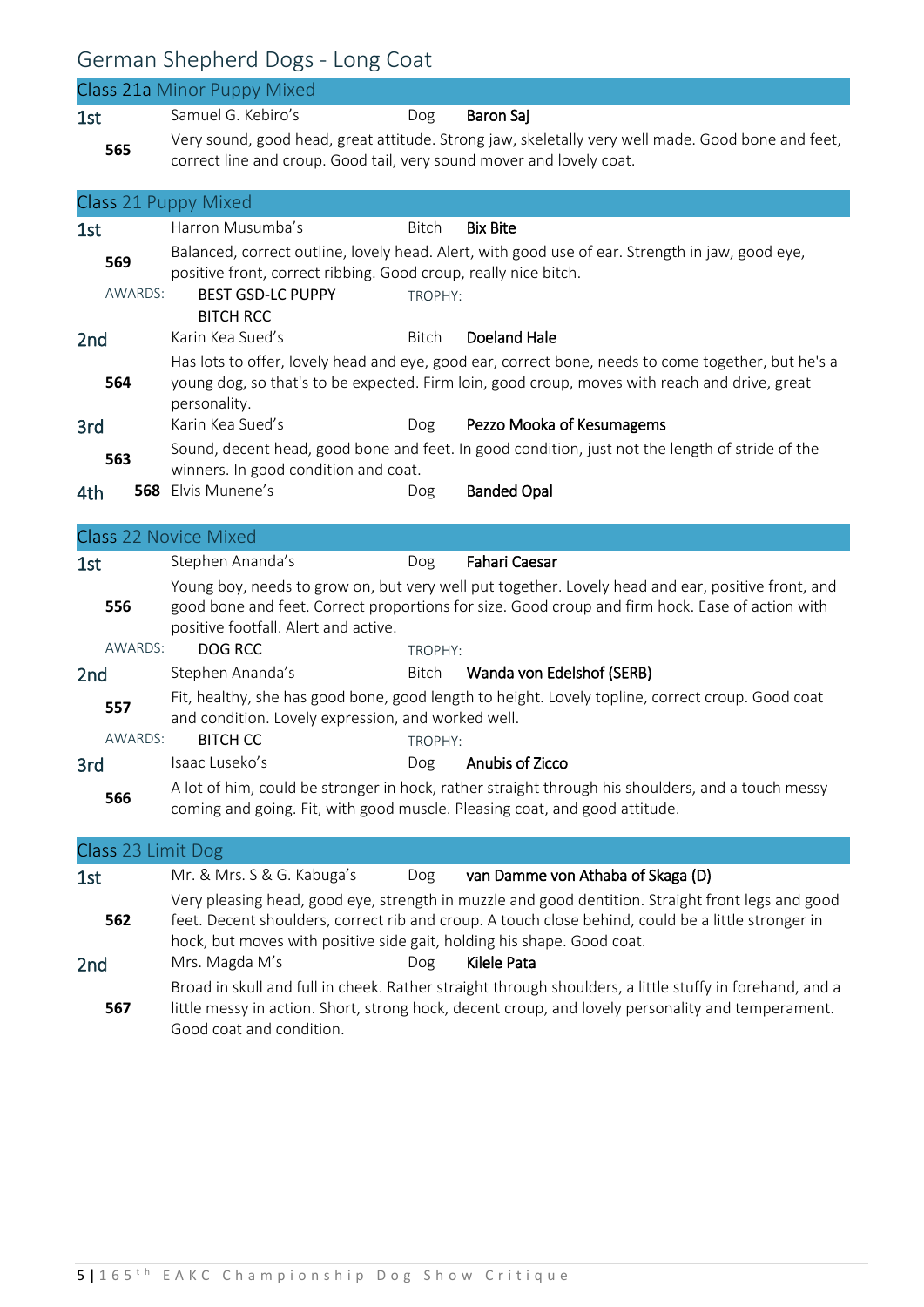| Class 24 Open Dog    |                                                                                                                                                                                                                                                                                    |         |                                                                                                                                                                                                        |  |  |
|----------------------|------------------------------------------------------------------------------------------------------------------------------------------------------------------------------------------------------------------------------------------------------------------------------------|---------|--------------------------------------------------------------------------------------------------------------------------------------------------------------------------------------------------------|--|--|
| 1st                  | Shelina Sharma's                                                                                                                                                                                                                                                                   | Dog     | Ch. Monalisa Quinn                                                                                                                                                                                     |  |  |
| 571                  | Good proportions, lovely head, good eye. Expression enhanced with good ear set. Good lay of<br>shoulder and turn of upper arm. Straight good feet, correct rib. Firm loin, correct croup, and short<br>strong hock. Beautiful condition and coat. Moves with long and easy stride. |         |                                                                                                                                                                                                        |  |  |
| AWARDS:              | DOG CC                                                                                                                                                                                                                                                                             | TROPHY: |                                                                                                                                                                                                        |  |  |
|                      | <b>BOB</b>                                                                                                                                                                                                                                                                         |         |                                                                                                                                                                                                        |  |  |
| 2 <sub>nd</sub>      | Arvinder Singh's                                                                                                                                                                                                                                                                   | Dog     | Dallahaus Hatchiko                                                                                                                                                                                     |  |  |
| 572                  | Good eye, strong muzzle, pleasing head proportions. A little short in shoulder blade, so therefore<br>not as long striding as the winner in front. Good bone and feet, could have slightly longer rib.<br>Decent hock, well handled.                                               |         |                                                                                                                                                                                                        |  |  |
| Class 25 Limit Bitch |                                                                                                                                                                                                                                                                                    |         |                                                                                                                                                                                                        |  |  |
| 1st                  | Mr. & Mrs. C. Brown's                                                                                                                                                                                                                                                              | Bitch   | Oasis Moon                                                                                                                                                                                             |  |  |
| 559                  | Pleasing make and shape, corect angulation, good head, strong jaw. Sound moving, good bone and<br>feet. Very honest bitch. Handled well, good croup.                                                                                                                               |         |                                                                                                                                                                                                        |  |  |
| 2 <sub>nd</sub>      | Gerald O. Awino's                                                                                                                                                                                                                                                                  | Bitch   | <b>Hillview Princess</b>                                                                                                                                                                               |  |  |
| 558                  |                                                                                                                                                                                                                                                                                    |         | Would like stronger jaw and more foreface for balance. Could have more angulation in shoulders.<br>Firm hock, moved sufficiently, a little short on the leg. Would like a bit more of her all through. |  |  |

#### Class 26 Open Bitch

| 1st             | Mr. & Mrs. C. Brown's | Bitch | Honey Star                                                                                                                                                                                           |
|-----------------|-----------------------|-------|------------------------------------------------------------------------------------------------------------------------------------------------------------------------------------------------------|
| 560             | with long stride.     |       | Good head, strong jaw, clean cheeks. Good bone, nice neck, and well proportioned body. Moved                                                                                                         |
| 2 <sub>nd</sub> | Janay Shah's          | Bitch | Ch. Kiara Lupina                                                                                                                                                                                     |
| 570             |                       |       | Feminine, pleasing head, a little steep in shoulder blade, so lacks a little elegance of neck. Well<br>constructed, with good croup, and firm hock. A little messy in front action, but well behind. |
| 3rd             | Gerald O. Awino's     | Bitch | <b>Hillview Princess</b>                                                                                                                                                                             |
| (558)           | as above              |       |                                                                                                                                                                                                      |

### Alaskan Malamute

| Class 27 Junior Dog                                                                                              |                                                                                                                                                           |                                                                                                                                                                     |                                                                                                                                                                                                            |  |  |
|------------------------------------------------------------------------------------------------------------------|-----------------------------------------------------------------------------------------------------------------------------------------------------------|---------------------------------------------------------------------------------------------------------------------------------------------------------------------|------------------------------------------------------------------------------------------------------------------------------------------------------------------------------------------------------------|--|--|
| 1st                                                                                                              | Elmira Thomas's                                                                                                                                           | Dog                                                                                                                                                                 | Lisbon (UKR)                                                                                                                                                                                               |  |  |
| 575                                                                                                              |                                                                                                                                                           | Very pleasing head, good eye, has courage, well boned, good leg to depth, quality body<br>proportions. Good tailset and carriage, active on the move. In good coat. |                                                                                                                                                                                                            |  |  |
| AWARDS:                                                                                                          | DOG CC                                                                                                                                                    | TROPHY:                                                                                                                                                             |                                                                                                                                                                                                            |  |  |
|                                                                                                                  | <b>BOB</b>                                                                                                                                                |                                                                                                                                                                     |                                                                                                                                                                                                            |  |  |
| 2 <sub>nd</sub>                                                                                                  | Elmira Thomas's                                                                                                                                           | Dog                                                                                                                                                                 | Jordan Kingwolf (UKR)                                                                                                                                                                                      |  |  |
| Lovely head, pleasing type, just not as forward as the winner. Good bone and legs, and performed<br>574<br>well. |                                                                                                                                                           |                                                                                                                                                                     |                                                                                                                                                                                                            |  |  |
| AWARDS:                                                                                                          | DOG RCC                                                                                                                                                   | TROPHY:                                                                                                                                                             |                                                                                                                                                                                                            |  |  |
| Class 29 Junior Bitch                                                                                            |                                                                                                                                                           |                                                                                                                                                                     |                                                                                                                                                                                                            |  |  |
| 1st                                                                                                              | Elmira Thomas's                                                                                                                                           | Bitch                                                                                                                                                               | Tiffany Northern Sunrise (UKR)                                                                                                                                                                             |  |  |
| 576                                                                                                              | Has balance, body, bone, beautiful head, quality coat, and after an excitable start, performed to<br>advantage. A lovely bitch, with balance and quality. |                                                                                                                                                                     |                                                                                                                                                                                                            |  |  |
| AWARDS:                                                                                                          | <b>BITCH CC</b>                                                                                                                                           | TROPHY:                                                                                                                                                             |                                                                                                                                                                                                            |  |  |
| 2 <sub>nd</sub>                                                                                                  | Elmira Thomas's                                                                                                                                           | Bitch                                                                                                                                                               | Tegilla Northern Sunrise (UKR)                                                                                                                                                                             |  |  |
| 577                                                                                                              | and her win of RCC today.                                                                                                                                 |                                                                                                                                                                     | Just not as finished as the winner, but to go over, she is very nicely made, very fit and well bodied<br>and sound, just not qute the bone of the winer, and lacks the coat, but well worthy of her place, |  |  |
| AWARDS:                                                                                                          | <b>BITCH RCC</b>                                                                                                                                          | TROPHY:                                                                                                                                                             |                                                                                                                                                                                                            |  |  |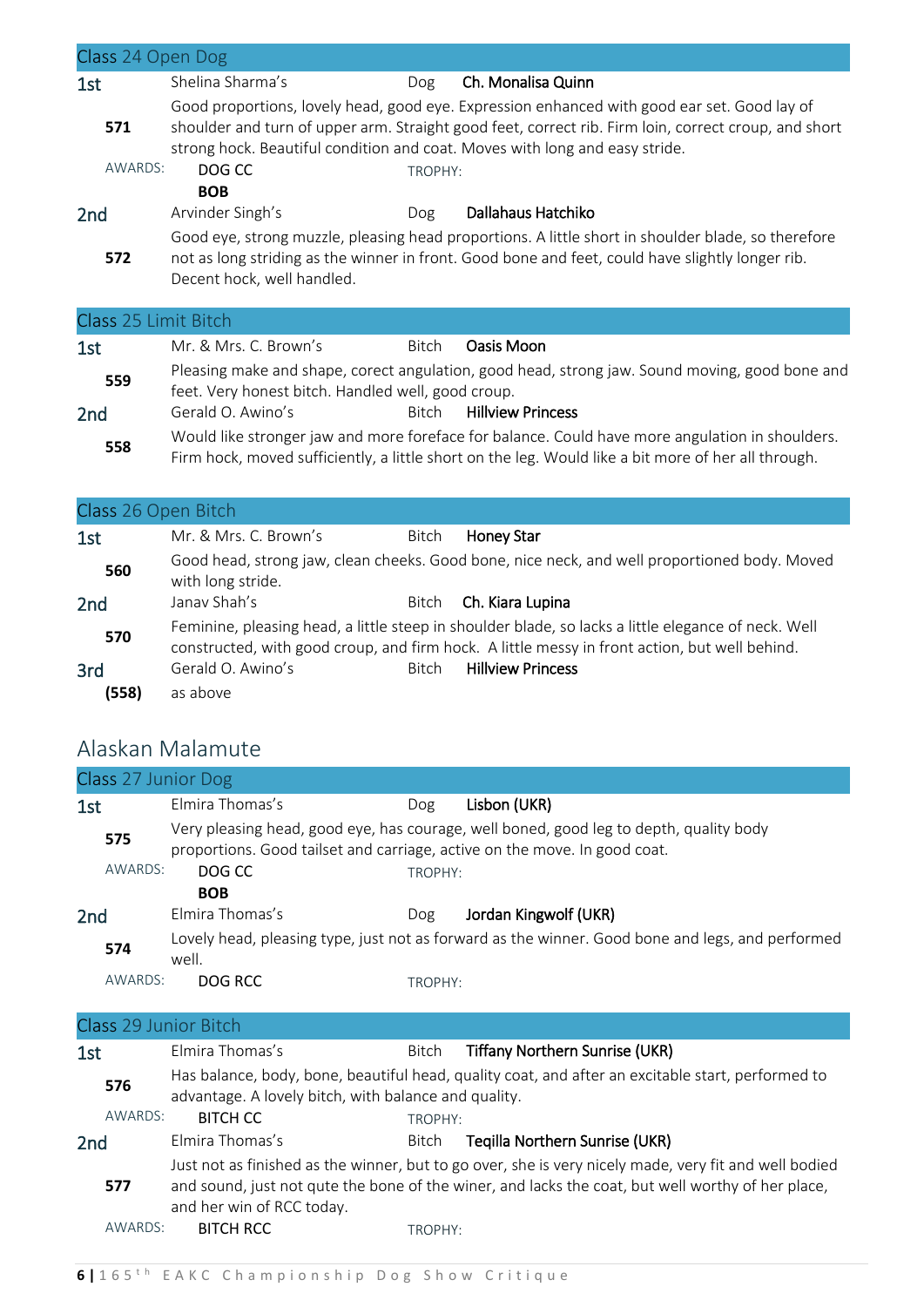| Class 31 Champion Bitch |               |  |                                                                                                                                                                                            |  |  |  |
|-------------------------|---------------|--|--------------------------------------------------------------------------------------------------------------------------------------------------------------------------------------------|--|--|--|
| 1st                     | Andy Davies's |  | Bitch Ch. Chayo Golden Nectar (GB)                                                                                                                                                         |  |  |  |
| 573                     |               |  | Has courage and style, alert, excellent foreface, correct skul and earset. Good length of neck and<br>body proportions, good bone and feet, and performed with correct movement and style. |  |  |  |

#### Belgian Shepherd - Malinois

| Class 35 Open Bitch |                                                                                                                                                       |         |              |  |
|---------------------|-------------------------------------------------------------------------------------------------------------------------------------------------------|---------|--------------|--|
| 1st                 | Mrs. D. Galot - Dave's                                                                                                                                | Bitch   | Yvette (GRC) |  |
| 803                 | Balanced, classic head, fit and muscular throughout. Agile, in beautiful condition, very soundly<br>made, and very typical, both standing and moving. |         |              |  |
| AWARDS:             | <b>BITCH CC</b>                                                                                                                                       | TROPHY: |              |  |
|                     | <b>BOB</b>                                                                                                                                            |         |              |  |

#### Caucasian Shepherd

| Class 37 Limit Mixed |  |                                                                                                                                                                   |         |                          |  |  |  |
|----------------------|--|-------------------------------------------------------------------------------------------------------------------------------------------------------------------|---------|--------------------------|--|--|--|
| 1st                  |  | Annabell Murigi's                                                                                                                                                 | Bitch   | Gold Bull D-Svetlana (H) |  |  |  |
| 579                  |  | Lovely expression, balance of head, great temperament, very calm and sensible. Massive bone,<br>decent body, well set tail. Good behind, with width. Easy action. |         |                          |  |  |  |
| AWARDS:              |  | <b>BITCH CC</b><br><b>BOB</b>                                                                                                                                     | TROPHY: |                          |  |  |  |

#### Class 38 Open Dog

| 1st | Martin Mutuura's | Dog | G-Chagaev de Bolintin Deal (ROM)                                                           |
|-----|------------------|-----|--------------------------------------------------------------------------------------------|
| 580 | length of leg.   |     | Lovely temperament, I liked his head, he has good bone. A bit weak behind at present, good |

#### Class 39 Open Bitch 1st Martin Mutuura's Bitch Justine de Bolintin Deal (ROM) **801** She is happy, feminine, strong, with power, light on her feet. Good eye, pleasing head proportions. Good leg to body, and moved nicely. AWARDS: BITCH RCC TROPHY:

#### East European Shepherd

| Class 41 Limit Mixed |                                  |         |                                                                                                                                                                                                      |
|----------------------|----------------------------------|---------|------------------------------------------------------------------------------------------------------------------------------------------------------------------------------------------------------|
| 1st                  | Richard Maranga's                | Dog     | Den-Diamant von Wolfskraft (D)                                                                                                                                                                       |
| 612                  | but saw glimpses of true action. |         | Pleasing head, clean, good mouth. Alert. Has length of neck, decent shoulders, not quite the<br>pasterns of the winner, or the body, but good behind, and active. Just a little erratic on the move, |
| AWARDS:              | DOG CC                           | TROPHY: |                                                                                                                                                                                                      |
|                      | <b>BOB</b>                       |         |                                                                                                                                                                                                      |
| 2nd                  | Elijah Momanyi's                 | Dog     | Kajo von Vegas Imperium (D)                                                                                                                                                                          |
| 613                  | saw glimpses of true action      |         | Pleasing head, clean good mouth, alert, has length of neck, decent shoulders, not quite the<br>pasterns of the winner, or gait, but good behind, and active. Just a little erratic o the move, but   |
| AWARDS:              | DOG RCC                          | TROPHY: |                                                                                                                                                                                                      |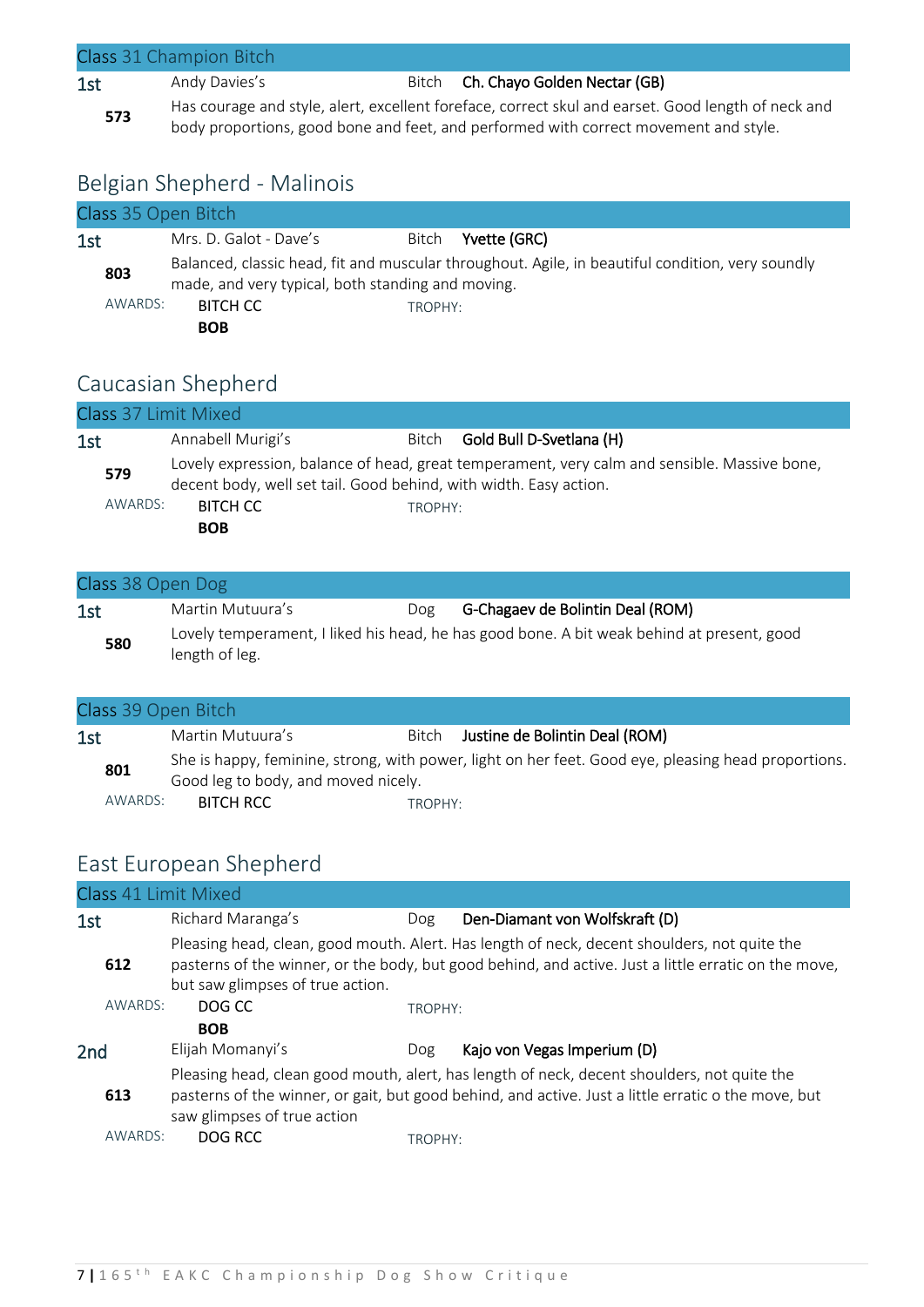### Rottweilers

|                      | Class 44a Minor Puppy                                            |         |                                                                                                                                                                                                                                                 |
|----------------------|------------------------------------------------------------------|---------|-------------------------------------------------------------------------------------------------------------------------------------------------------------------------------------------------------------------------------------------------|
| 1st                  | Dr. Moses Wamaitha's                                             | Bitch   | Imani von der Alten Festung (CRO)                                                                                                                                                                                                               |
| 600                  | for age, strong quarters and a good coat.                        |         | Good quality bone, pleasing head, good mouth, straight front, with decent shoulders. Well bodied                                                                                                                                                |
| 2nd                  | Hezron Nderitu's                                                 | Bitch   | Skaga RT Jetta Analisa                                                                                                                                                                                                                          |
| 592                  | move. She is typey and should go on well.                        |         | Pretty, shows balance in shape, and has a good body. Very young, and a little apprehensive on the                                                                                                                                               |
| Class 44 Puppy Mixed |                                                                  |         |                                                                                                                                                                                                                                                 |
| 1st                  | Mr. & Mrs. S & G. Kabuga's                                       | Bitch   | Skaga RT Pitia                                                                                                                                                                                                                                  |
| 585<br>AWARDS:       | holding her shape. Good coat.<br><b>BITCH CC</b>                 | TROPHY: | Strong, feminine, well bodied, pleasing head, good eye, strength of muzzle. Strong clean neck,<br>good bone, legs and feet. Well bodied with strength of line. Well angulated quarters, and moves                                               |
| 2 <sub>nd</sub>      | M. S. Sagoo's                                                    | Bitch   | Doeland Cindy                                                                                                                                                                                                                                   |
| 807                  | little angulation behind, so stands a little bum high. Moved OK. |         | I would like a bit more strength of muzzle. Good legs and feet, has depth and spring of rib. Lacks a                                                                                                                                            |
| Class 45 Junior Dog  |                                                                  |         |                                                                                                                                                                                                                                                 |
| 1st<br>602           | Dr. Moses Wamaitha's<br>harsh coat, very nice.                   | Dog     | Yanez von der Alten Festung (CRO)<br>Masculline, powerful, well muscled. He is strong and clean, with good head, lovely eye, strength in<br>muzzle. Quality bone, good leg to depth, and firm body. Short, strong loin, power behind, excellent |
| Class 46 Novice Dog  |                                                                  |         |                                                                                                                                                                                                                                                 |
| 1st                  | Mrs. B. Hewett's                                                 | Dog     | Junida's Knight at Milima                                                                                                                                                                                                                       |

| 1st |         | Mrs. B. Hewett's                                                                                                                                                                    | Dog     | Junida's Knight at Milima                                                                                                                                                                                   |  |
|-----|---------|-------------------------------------------------------------------------------------------------------------------------------------------------------------------------------------|---------|-------------------------------------------------------------------------------------------------------------------------------------------------------------------------------------------------------------|--|
|     | 582     | excellent coat.                                                                                                                                                                     |         | This one fullfills the brief, he is all there, beautiful head with strength in muzzle and good eye. Very<br>well made, straight front, well angulated shoulders and quarters. He has style and courage, and |  |
|     | AWARDS: | DOG CC                                                                                                                                                                              | TROPHY: |                                                                                                                                                                                                             |  |
| 2nd |         | Mr. & Mrs. S & G. Kabuga's                                                                                                                                                          | Dog     | Skaga RT Xanto                                                                                                                                                                                              |  |
|     | 586     | Pleasant dog, masculine, strong, just not the front of the winner, nor the pasterns. Needs to fill in<br>more. Not quite the courage on the move, of the winner, but a decent sort. |         |                                                                                                                                                                                                             |  |
| 3rd |         | Tawari Konchela's                                                                                                                                                                   | Dog     | <b>Brutus Knight</b>                                                                                                                                                                                        |  |
|     | 591     | good topline and coat, a decent dog.                                                                                                                                                |         | Strong dog, good head, I like his proportions. Very well bodied, stands squarely on his feet. Good<br>depth and rib, well developed quarters, just not going quite as well as the previous winners, but     |  |
| 4th | 594     | Hon. C. Njonjo's                                                                                                                                                                    | Dog     | Shavania Bongo                                                                                                                                                                                              |  |

| Class 47 Limit Dog |                                                                  |         |                                                                                                    |
|--------------------|------------------------------------------------------------------|---------|----------------------------------------------------------------------------------------------------|
| 1st                | Mr. & Mrs. S & G. Kabuga's                                       | Dog     | Jumbo von der Alten Festung of Skaga (CR)                                                          |
| 588                | have more bone for balance. Attentive, and performed adequately. |         | Good foreface, strong in skull, very well bodied. Rather heavy over his forehand. Good feet, could |
| AWARDS:            | DOG RCC                                                          | TROPHY: |                                                                                                    |

| Class 48 Open Dog      |                                                                                                                                                                                                                                                    |     |                                            |  |  |
|------------------------|----------------------------------------------------------------------------------------------------------------------------------------------------------------------------------------------------------------------------------------------------|-----|--------------------------------------------|--|--|
| 1st                    | Tawari Konchela's                                                                                                                                                                                                                                  | Dog | <b>Brutus Knight</b>                       |  |  |
| 591<br>2 <sub>nd</sub> | as above<br>Mr. & Mrs. S & G. Kabuga's                                                                                                                                                                                                             | Dog | Apollo von der Alten Festung of Skaga (CR) |  |  |
| 589                    | Very masculne, good eye, good muzzle, a little too deep and full of body for the length of leg. He is<br>just favouring a shoulder, and therefore not totally sound today. Decent quarters, good coat.<br>Another day would be a different result. |     |                                            |  |  |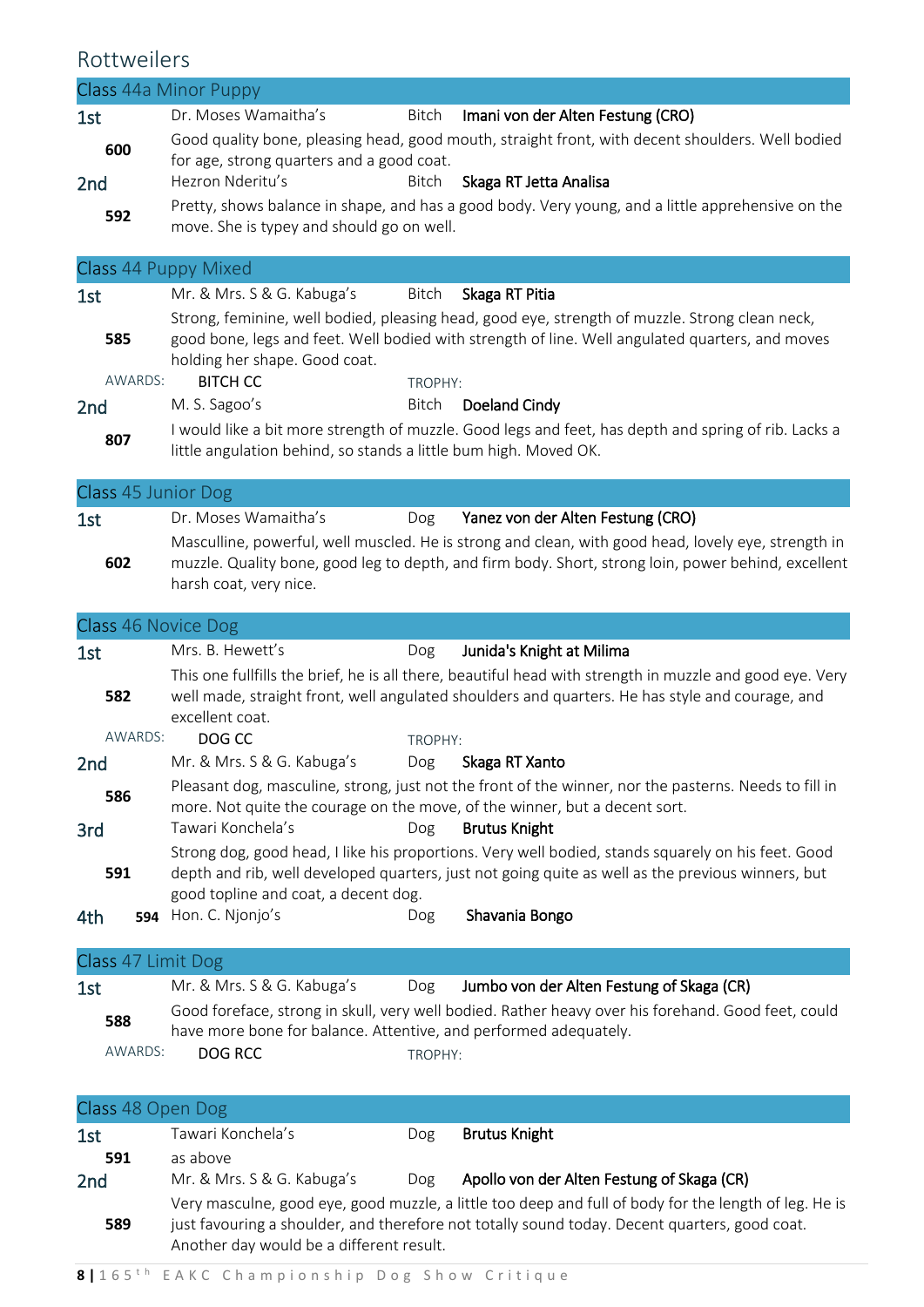|                              | Class 49 Champion Dog                                                                                                                                                                                                                                            |
|------------------------------|------------------------------------------------------------------------------------------------------------------------------------------------------------------------------------------------------------------------------------------------------------------|
| 1st                          | Ms. L. Telles's<br>Ch. Milima Bombax<br>Dog                                                                                                                                                                                                                      |
| 599<br>AWARDS:               | Great presence, masculine, but nothing overdone. Quality of head, strength of muzzle, super bone<br>and feet. Great depth and rib, firm muscular loin, good behind with strong hocks. Presents a super<br>picture, and moves soundly, decent coat.<br><b>BOB</b> |
|                              | TROPHY:<br>Mrs. B. Hewett, Adams and Vora's Dog<br>Ch. Hanbar Vico at Milima (GB)                                                                                                                                                                                |
| 2 <sub>nd</sub>              | Excellent bone, good depth and length of rib. Firm loin, solid line, decent quarters. Confident                                                                                                                                                                  |
| 584                          | outlook, good nose and width of jaw. Decent dog.                                                                                                                                                                                                                 |
| <b>Class 50 Junior Bitch</b> |                                                                                                                                                                                                                                                                  |
| 1st                          | Hezron Nderitu's<br>Bitch<br>Skaga RT Yara                                                                                                                                                                                                                       |
| 593                          | Decent head, good proportions and strength in muzzle. Positive front and good feet, a little soft in<br>topline. Moved OK, a little apprehensive to be gone over.                                                                                                |
| <b>Class 51 Novice Bitch</b> |                                                                                                                                                                                                                                                                  |
| 1st                          | Mr. & Mrs. S & G. Kabuga's<br>Bitch<br>Lora von der Alten Festung of Skaga (CR)                                                                                                                                                                                  |
| 587                          | Pretty head, with good proportions and sttrength in muzzle, clean neck, decent shoulder, not the<br>balance of bone to body, rather deep. Well spring rib, but a little heavy. Decent enough behind,<br>and moves OK.                                            |
| AWARDS:                      | <b>BITCH RCC</b><br>TROPHY:                                                                                                                                                                                                                                      |
| Class 52 Limit Bitch         |                                                                                                                                                                                                                                                                  |
| 1st                          | Hon. C. Njonjo's<br><b>Bitch</b><br>Wolfbass Gorilla Girl of Shavania (GB)                                                                                                                                                                                       |
| 595                          | I would like a little more power in her, both physical and actively, but very sound and honest. Coat<br>a little soft, pretty head with good eye, could have a touch more bone. The soundest mover in this<br>class.                                             |
| 2nd                          | Mr. M. N. Butt's<br>Bessy von Hause Kigen of Doeland (SERB)<br>Bitch                                                                                                                                                                                             |
| 581                          | Good type, a touch short in the leg, for the depth of body. She is throwing herself around on the<br>move, and not really presenting a picture at all, but maybe another day would show a difference<br>performance. A decent texture of coat. A pleasing head.  |
|                              | Class 54 Champion Bitch                                                                                                                                                                                                                                          |
| 1st                          | Mrs. B. Hewett's<br>Ch. Milima Desert Rose<br><b>Bitch</b>                                                                                                                                                                                                       |
| 583                          | Lovely headed bitch, balance of bone to body, wold prefer better under-line. Performed well. and                                                                                                                                                                 |
| 2nd                          | fitted the balance to make her first. Good quarters and muscle, and decent coat. Good feet.<br>Ch. Junida's Jemima<br>Judy Seton's<br>Bitch                                                                                                                      |
| 597                          | Head did not fit the body, lacks muzzle and under-jaw. She has a good body, a firm topline, decent<br>quarters, would like more bone. Good condition, and moved nicely. Decent coat.                                                                             |
| Rough Collie                 |                                                                                                                                                                                                                                                                  |
| Class 56 Open Dog            |                                                                                                                                                                                                                                                                  |
| 1st                          | Antonella Annone's<br>No More Trouble di Cambiano (I)<br>Dog                                                                                                                                                                                                     |
| 604                          | Good head planes, pleasing earset, good shoulders, firm back. A little close behind, in good coat<br>and condition.                                                                                                                                              |
| AWARDS:                      | DOG CC<br>TROPHY:                                                                                                                                                                                                                                                |
| Class 58 Open Bitch          |                                                                                                                                                                                                                                                                  |
| 1st                          | Antonella Annone's<br>Piú Bella Cosa di Cambiano (I)<br>Bitch                                                                                                                                                                                                    |
| 603                          | Pretty, super eye, well bodied, good tailset. Very good behind, great personality. Correct croup,<br>moved nicely.                                                                                                                                               |

TROPHY:

AWARDS: **BITCH CC** 

° BOB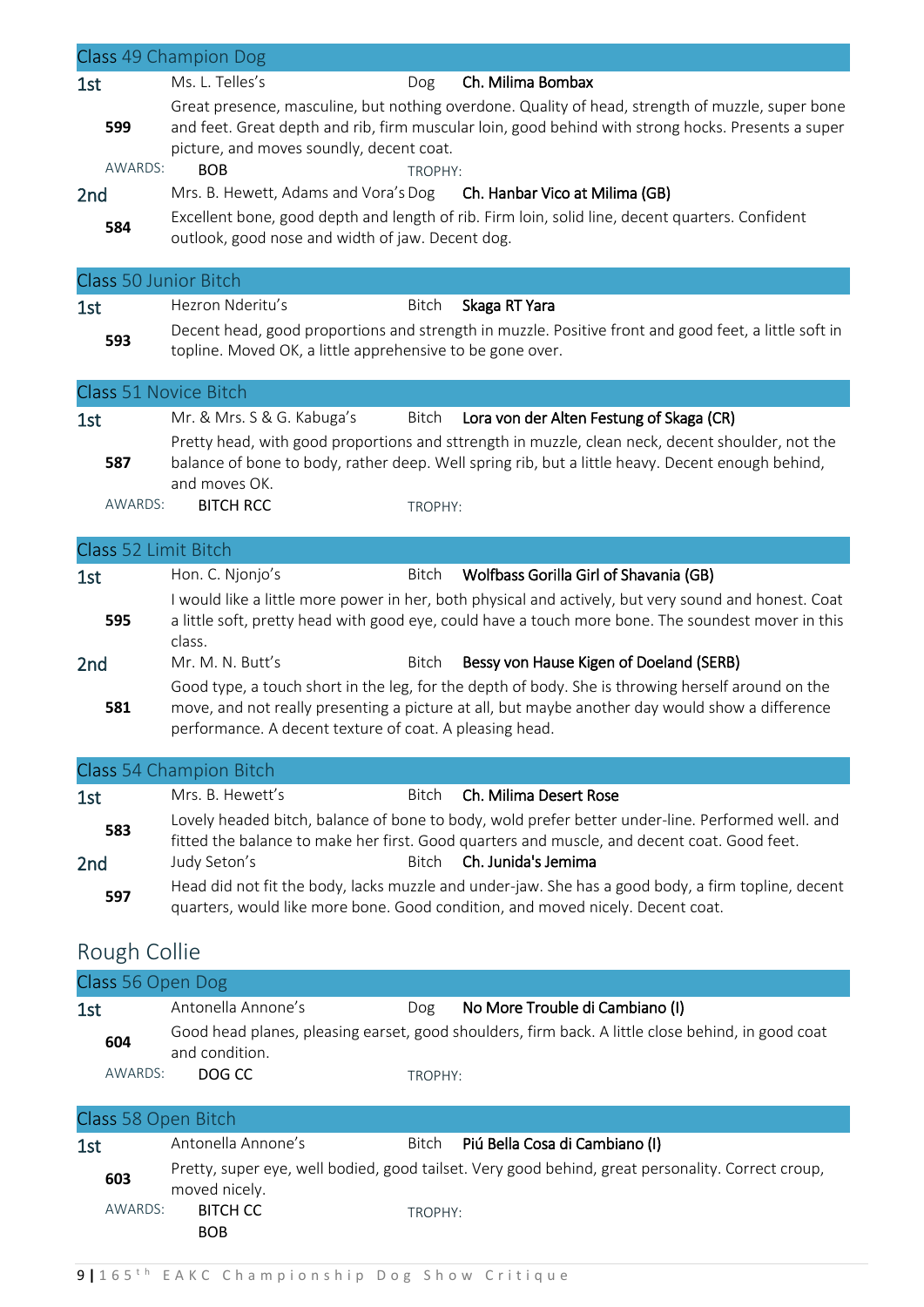#### Saint Bernard

|         | Class 64 Champion Bitch                                                                                                                                                                   |         |                                |  |
|---------|-------------------------------------------------------------------------------------------------------------------------------------------------------------------------------------------|---------|--------------------------------|--|
| 1st     | Mrs. D. Galot - Dave's                                                                                                                                                                    |         | Bitch Ch. Youngstead Jozi (ZA) |  |
| 802     | Has balance of head, and an expression that makes me smile. Massive bone, good body<br>proportions. Goes a little close behind, but at 7, not unsound. In good order, and well presented. |         |                                |  |
| AWARDS: | <b>BOB</b>                                                                                                                                                                                | TROPHY: |                                |  |

### Siberian Husky

| Class 65 Puppy Dog |                                                               |     |                                                                                                                                                                                                      |
|--------------------|---------------------------------------------------------------|-----|------------------------------------------------------------------------------------------------------------------------------------------------------------------------------------------------------|
| 1st                | Mr. M. N. Butt's                                              | Dog | Bellahusk's Ian at Doeland (SERB)                                                                                                                                                                    |
| 605                | bone and feet, in balance with the rest of him. Well handled. |     | Masculine, not always with it, but he's very young, so not a problem. When he did, he presented<br>courage and hypical outline, lovely eye, expressive head. Good loin, pleasing for size, excellent |

| Class 66 Open Dog |                                                                                                                                                                                                                                                                       |         |                                   |  |  |
|-------------------|-----------------------------------------------------------------------------------------------------------------------------------------------------------------------------------------------------------------------------------------------------------------------|---------|-----------------------------------|--|--|
| 1st               | Mr. M. N. Butt's                                                                                                                                                                                                                                                      | Dog     | Bellahusk's Ian at Doeland (SERB) |  |  |
| 605               | Masculine, not always with it, but he's very young, so not a problem. When he did, he presented<br>courage and hypical outline, lovely eye, expressive head. Good loin, pleasing for size, excellent<br>bone and feet, in balance with the rest of him. Well handled. |         |                                   |  |  |
| AWARDS:           | DOG CC                                                                                                                                                                                                                                                                | TROPHY: |                                   |  |  |

#### Class 68 Open Bitch

| $C1999$ ou up the present |                                                               |         |                                                                                               |
|---------------------------|---------------------------------------------------------------|---------|-----------------------------------------------------------------------------------------------|
| 1st                       | Mr. M. N. Butt's                                              | Bitch   | Bellahusk's Miss Coquette at Doeland (SERB)                                                   |
| 606                       | typical, I loved her.                                         |         | She is gorgeous! Gorgeous head, beautiful shape, super carriage, wonderful action, completely |
| AWARDS:                   | <b>BITCH CC</b><br><b>BOB</b><br><b>Working Group Reserve</b> | TROPHY: |                                                                                               |

### White Swiss Shepherd

| Class 71 Open Dog |                     |     |                                                                                                                                                                                         |
|-------------------|---------------------|-----|-----------------------------------------------------------------------------------------------------------------------------------------------------------------------------------------|
| 1st               | Richard Maranga's   | Dog | Dolittlefarm Xalam Amor of Acacia (ZA)                                                                                                                                                  |
| 607               | beyond his control. |     | Has good bone, needs to body-up. Good behind. Bitch in season, so therefore lacking<br>concentration. He deserves his first place, unfortunately could not give a CC because of matters |

#### Class 72 Open Bitch

| 1st             |         | Richard Maranga's                                                                                                                                                                    | Bitch   | Paloma Blanca     |  |  |
|-----------------|---------|--------------------------------------------------------------------------------------------------------------------------------------------------------------------------------------|---------|-------------------|--|--|
| 608             |         | Soundly constructed, good eye and pigment, correct mouth. Well laid shoulders, good bone, well<br>bodied. Strong loin, decent quarters. Strong hock. Moved well, with good footfall. |         |                   |  |  |
|                 | AWARDS: | <b>BITCH CC</b>                                                                                                                                                                      | TROPHY: |                   |  |  |
|                 |         | <b>BOB</b>                                                                                                                                                                           |         |                   |  |  |
| 2 <sub>nd</sub> |         | Elijah Momanyi's                                                                                                                                                                     | Bitch   | <b>Snow Flake</b> |  |  |
| 609             |         | Decent head, good eye, good pigment. Could have more under-jaw. Pleasing bone, legs and feet.<br>Needs to body up and spring in rib. Not as strong in loin as the winner, moved OK.  |         |                   |  |  |
|                 | AWARDS: | <b>BITCH RCC</b>                                                                                                                                                                     | TROPHY: |                   |  |  |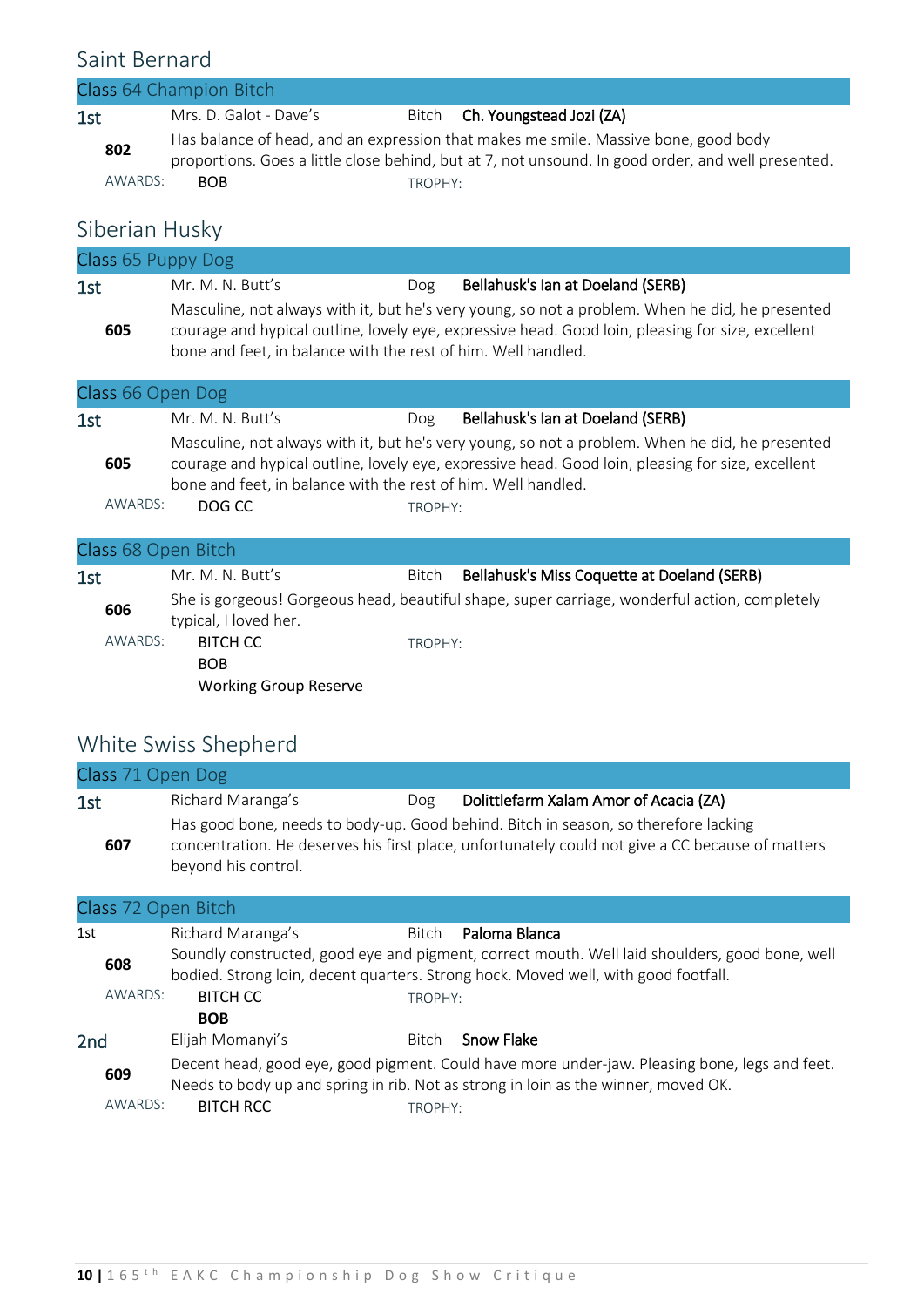### Bernese Mountain Dog

|     |                | Class 74 Novice Mixed                                  |         |                                                                                                  |
|-----|----------------|--------------------------------------------------------|---------|--------------------------------------------------------------------------------------------------|
| 1st |                | Julie Clarke's                                         | Dog     | <b>Monalou Casey Jones</b>                                                                       |
|     | 611<br>AWARDS: | Presented in lovely condition.<br>DOG CC<br><b>BOB</b> | TROPHY: | Has type. A bit short-striding front and back, good coat and body, decent head type, well boned. |
|     |                |                                                        |         |                                                                                                  |
|     |                |                                                        |         |                                                                                                  |

### Beagles

| Class 78 Open Dog |                                                                       |     |                                                                                                                                                                                                                                                                                  |
|-------------------|-----------------------------------------------------------------------|-----|----------------------------------------------------------------------------------------------------------------------------------------------------------------------------------------------------------------------------------------------------------------------------------|
| 1st               | Adil Butt's                                                           | Dog | <b>Cherive Sylvester (ZA)</b>                                                                                                                                                                                                                                                    |
| 614               |                                                                       |     | What a lovely young dog! Sound, balanced, with attitude. Has great courage, and moves absolutely<br>soundly. Gorgeous head, all hound. Super bone and feet. His proportions are accurate, he is in<br>great condition, and shows so well, with real attitude. I liked him a lot. |
| AWARDS:           | DOG CC, BOB<br><b>Hound Group Winner</b><br><b>Third Best in Show</b> |     | TROPHY: Bobby Greenish Memorial Trophy<br><b>Vuorinen Trophy</b>                                                                                                                                                                                                                 |

### Dachshund: Standard Long Haired

|     | Class 82 Champion Dog |     |                                                                                                                                                                                                      |
|-----|-----------------------|-----|------------------------------------------------------------------------------------------------------------------------------------------------------------------------------------------------------|
| 1st | Anna McFerran's       | Dog | Ch. Ontulele Harry Potter                                                                                                                                                                            |
| 618 | fine.                 |     | Pleasant headpiece, good under-jaw. Well muscled neck, well angulated in front and forechest.<br>Correct dentition, firm topline, strong behind, moves soundly. Lacking a little in coat, but that's |

| Class 84 Champion Bitch |                                   |              |                                                                                                      |  |  |
|-------------------------|-----------------------------------|--------------|------------------------------------------------------------------------------------------------------|--|--|
| 1st                     | Mrs. B. E. Davis's                | <b>Bitch</b> | Ch. Ontulele Thumbelina                                                                              |  |  |
|                         |                                   |              | Lovely headed bitch, excellent forehand, with good forechest and depth. Well ribbed, firm back.      |  |  |
| 616                     |                                   |              | Muscular quarters with correct angulation and firm hock. Goes with style and sound action.           |  |  |
|                         | Beautiful coat and condition.     |              |                                                                                                      |  |  |
| AWARDS:                 | <b>BOB</b>                        | TROPHY:      |                                                                                                      |  |  |
|                         | <b>Hound Group Reserve</b>        |              |                                                                                                      |  |  |
| 2 <sub>nd</sub>         | Mrs. B. E. Davis's                | <b>Bitch</b> | Ch. Fleetwood Passion at Ontulele                                                                    |  |  |
|                         |                                   |              | Can't believe this bitch is 10, she completely holds her outline, goes with great personality, very  |  |  |
| 617                     |                                   |              | nicely made. Perhaps just a little narrow in muzzle, but probably because of her age, and losing her |  |  |
|                         | teeth. Very worthy of her awards. |              |                                                                                                      |  |  |

### Rhodesian Ridgeback

| Class 86 Limit Mixed |                 |         |                                                                                                                                                                                                            |
|----------------------|-----------------|---------|------------------------------------------------------------------------------------------------------------------------------------------------------------------------------------------------------------|
| 1st                  | Ursula Phayre's | Bitch   | Glenaholm Jahulela (ZA)                                                                                                                                                                                    |
| 622                  | win today.      |         | Only a baby, but beautifully balanced. Lovely head and expression. Very soundly made, light, easy<br>action. She is fit, has a good ridge and muscular quarters. She is made correctly, well deserving her |
| AWARDS:              | <b>BITCH CC</b> | TROPHY: |                                                                                                                                                                                                            |

|         | Class 88 Champion Dog |     |                                                                                                                                                                                                 |
|---------|-----------------------|-----|-------------------------------------------------------------------------------------------------------------------------------------------------------------------------------------------------|
| 1st     | Ms. C. E. Rees's      | Dog | Ch. Mukuini Hypotenuse                                                                                                                                                                          |
| 624     | champion.             |     | This boy doesn't act 8 years old, nor does he look 8 years old. Very well balanced adult, super<br>bone, lovely head, clean white teeth. Good proportions, true moving, easy to see why he is a |
| AWARDS: | <b>BOB</b>            |     | TROPHY: Andross Cup                                                                                                                                                                             |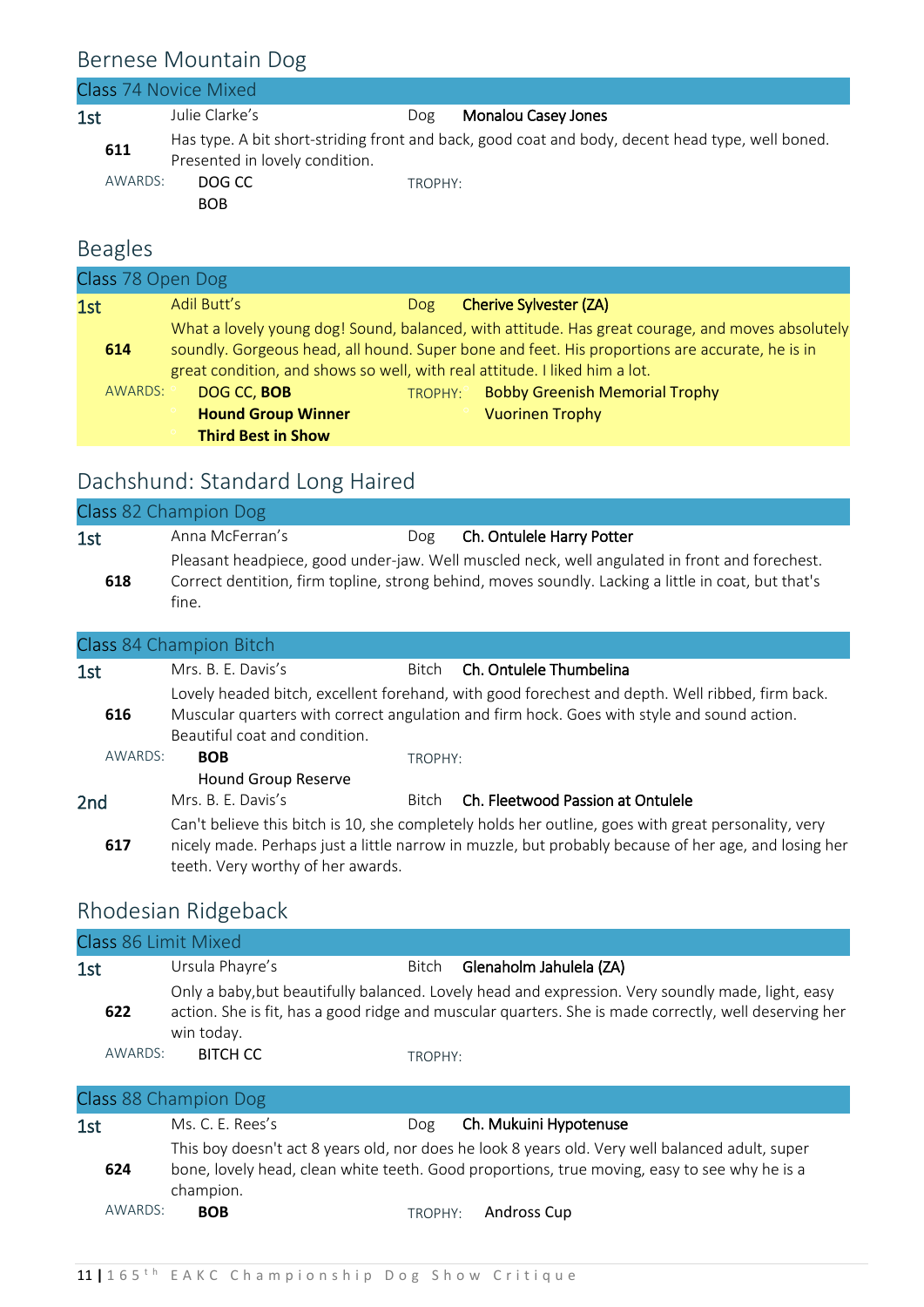### Class 95 Saturday Veteran

| 1st | 617 Mrs. B. E. Davis |  |
|-----|----------------------|--|
| 2nd | 598 Judy Seton       |  |
| 3rd | 624 Ms. C. E. Rees   |  |

Ch. Fleetwood Passion at Ontulele 21 Aug 2008 Milima Vesuvianite 13 Nov 2009 Ch. Mukuini Hypotenuse 20 Jun 2010

### Class 96 Saturday Brace

| 1st  | A  | Davis' Dachshunds           |
|------|----|-----------------------------|
| 2nd  | .F | Singh's GSDs                |
| 3rd  | D  | Anone's Collies             |
| 4th  | в  | Seton's Rottweilers         |
| .5th | C  | <b>Mutuura's Caucasians</b> |

#### *Sunday 14 October*

#### Pugs

| Class 98 Puppy Mixed |                                                                                                                                                                                                                                                            |         |                                           |  |  |
|----------------------|------------------------------------------------------------------------------------------------------------------------------------------------------------------------------------------------------------------------------------------------------------|---------|-------------------------------------------|--|--|
| 1st                  | Angela Yoder-Maina's                                                                                                                                                                                                                                       | Bitch   | Imani Amazing Grace                       |  |  |
| 627                  | Super head, correct mouth, good nasal passage. Well bodied for age, strong behind, excellent<br>tailset. Went very well. Super bone, a picture of total balance.                                                                                           |         |                                           |  |  |
| AWARDS:              | <b>Bitch CC</b>                                                                                                                                                                                                                                            | TROPHY: | Nderit Trophy (Not returned)              |  |  |
|                      | <b>BOB</b>                                                                                                                                                                                                                                                 |         | Basset House Shield (Not returned)        |  |  |
|                      | <b>Toy Group Winner</b>                                                                                                                                                                                                                                    |         | Asante Sana Cup                           |  |  |
|                      | Best Puppy in Show                                                                                                                                                                                                                                         |         |                                           |  |  |
| 2 <sub>nd</sub>      | Mrs. D. Galot - Dave's                                                                                                                                                                                                                                     | Bitch   | Skaga Aliya Night Sandy                   |  |  |
| 804                  | Cheeky, but which is very appealing. She has a lovely headpiece, good earset. In good condition<br>and body. Performed well, even though she was very cheeky standing. Lovely personality.                                                                 |         |                                           |  |  |
| AWARDS:              | <b>Bitch RCC</b>                                                                                                                                                                                                                                           | TROPHY: |                                           |  |  |
| 3rd                  | Mr. & Mrs. S & G. Kabuga's                                                                                                                                                                                                                                 |         | Dog Paradiz Ronado Raider of the Lost (I) |  |  |
| 625                  | 6 months old, so giving a little in age, for a boy, but actually he is really super and his future is very<br>much assured. He is so well balanced, totally typical, lovely bone, just right for his age. Great<br>expression, excellent tail, very sound. |         |                                           |  |  |
| AWARDS:              | Dog CC                                                                                                                                                                                                                                                     | TROPHY: | Shilbo Cup                                |  |  |
| Class 100 Open Dog   |                                                                                                                                                                                                                                                            |         |                                           |  |  |
| 1st                  | Angela Yoder-Maina's                                                                                                                                                                                                                                       | Dog     | Summersim Runway Riot at Imani (ZA)       |  |  |
|                      |                                                                                                                                                                                                                                                            |         |                                           |  |  |

| 628     | 2 year old dog, well defined eye, good mouth, rather, stands square. Moved soundly, good tail,<br>strong behind. Moves with good action, and pleasant personality. |         |  |  |
|---------|--------------------------------------------------------------------------------------------------------------------------------------------------------------------|---------|--|--|
| AWARDS: | Dog RCC                                                                                                                                                            | TROPHY: |  |  |

#### Class 102 Champion Bitch

| 1st             | Angela Yoder-Maina's         | Bitch | Ch. Prirose's Coco Butter at Imani (IND)                                                                                                                                                              |
|-----------------|------------------------------|-------|-------------------------------------------------------------------------------------------------------------------------------------------------------------------------------------------------------|
| 629             | bone or the strength behind. |       | Very well made, a little over-bodied, a touch wider in front than she should be, and not quite the<br>animatiion in movement of the winner. She doesn't have the balance of the winner. Not quite the |
| 2 <sub>nd</sub> | Mr. & Mrs. S & G. Kabuga's   |       | Bitch Ch. Summersim Black Orchid of Skaga (ZA)                                                                                                                                                        |
| 626             | personality.                 |       | Good quality bitch, pleasing head, with good eye. Correct jaw, presents a balanced outline. Typical<br>action, very positive. Has good reach in front, supple and active, very good coat, and great   |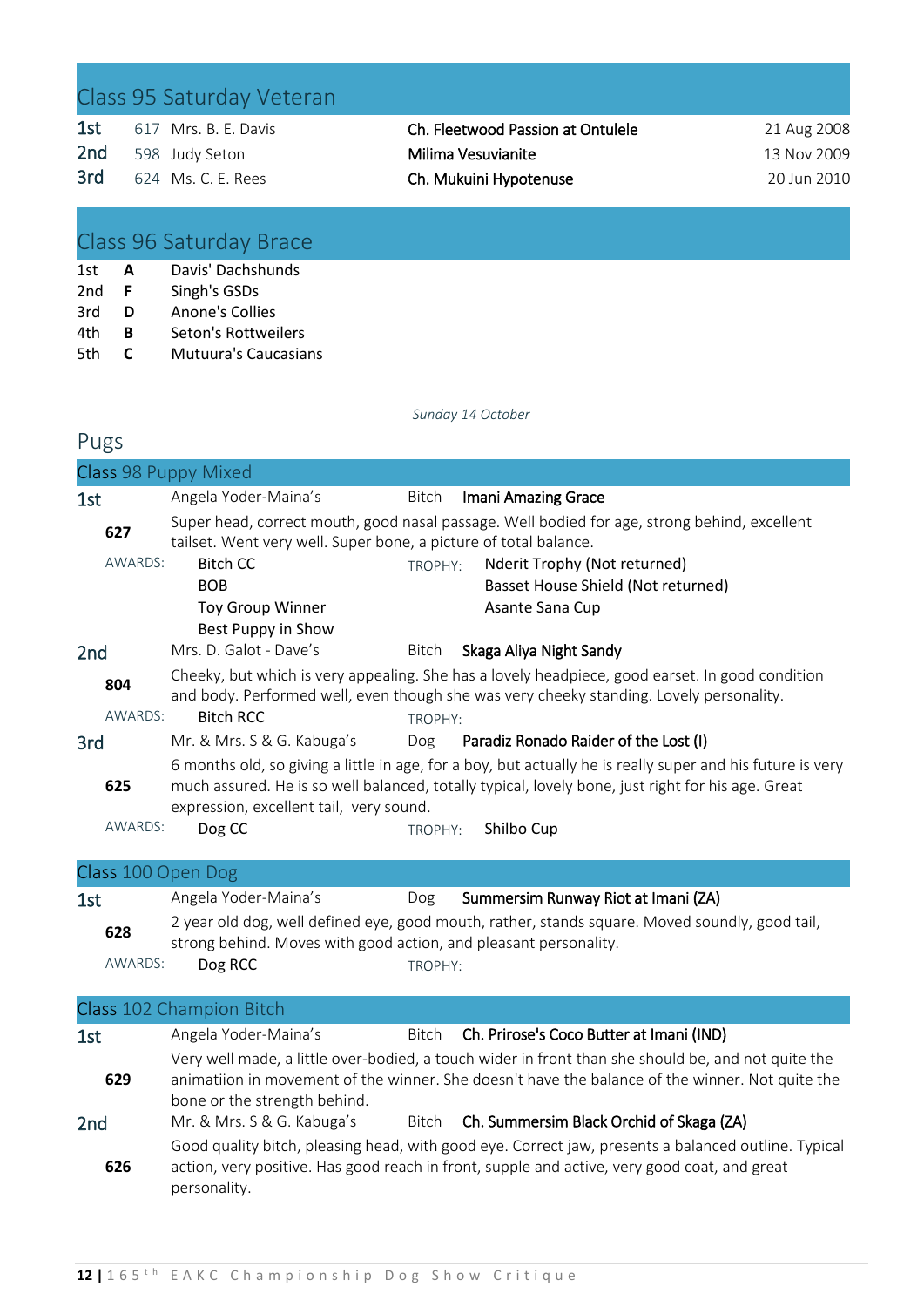### Standard Poodle

| Class 111 Novice Mixed |                                                     |         |                                                                                                                                                                                                                                                        |  |  |
|------------------------|-----------------------------------------------------|---------|--------------------------------------------------------------------------------------------------------------------------------------------------------------------------------------------------------------------------------------------------------|--|--|
| 1st                    | Amina Shiraz's                                      | Dog     | Quid Pro Quo (BE)                                                                                                                                                                                                                                      |  |  |
| 630<br>AWARDS:         | DOG CC<br><b>BOB</b><br><b>Utility Group Winner</b> | TROPHY: | Young dog, upstanding, dry cheeks, good under-jaw, fine rounded muzzle, very well bodied.<br>Correct coat texture, handled really well, and went very nicely, showing himself off well.<br>Shellguard Tankard (Not taken - new cup needs<br>engraving) |  |  |

### Cocker Spaniel

|         | Class 118 Champion Dog                                                                                                                                                                                               |         |  |                                            |
|---------|----------------------------------------------------------------------------------------------------------------------------------------------------------------------------------------------------------------------|---------|--|--------------------------------------------|
| 1st     | Ann Taieth's                                                                                                                                                                                                         | Dog     |  | Sh. Ch. Pearkim Pittyvaich at Flyaway (GB) |
| 632     | Correct skull and ear placement, not as good mover as his son (who came second), good feet, has<br>elegance, firm loin, well set tail, and his accomplished handler managed to get him to move,<br>which was lovely. |         |  |                                            |
| AWARDS: | <b>BOB</b>                                                                                                                                                                                                           | TROPHY: |  | Lomburn Bowl (not taken)                   |
| 2nd     | Ann Taieth's                                                                                                                                                                                                         | Dog     |  | Sh. Ch. Flyaway Song of Norway             |
| 631     | A touch plainer in expression, not quite the work under the eye. Good mouth, Not the elegance of<br>the previous dog, and not quite the feet. Not a bad dog, has plenty of time, well presented.                     |         |  |                                            |

### Golden Retrievers

|                 | Class 121 Puppy Mixed                                                                                                                                                                                                                    |              |                                                                                                                                                                                                                                                                                                     |
|-----------------|------------------------------------------------------------------------------------------------------------------------------------------------------------------------------------------------------------------------------------------|--------------|-----------------------------------------------------------------------------------------------------------------------------------------------------------------------------------------------------------------------------------------------------------------------------------------------------|
| 1st             | Dr. Moses Wamaitha's                                                                                                                                                                                                                     | <b>Bitch</b> | <b>Charlotte Mystic Empire (SERB)</b>                                                                                                                                                                                                                                                               |
|                 |                                                                                                                                                                                                                                          |              | Lovely bitch, beautiful to go over, very soundly constructed, good length of leg to depth. Beautiful                                                                                                                                                                                                |
| 645             |                                                                                                                                                                                                                                          |              | head, lovely firm outline, correct angles both ends. Good feet, moved very well, well handled, good                                                                                                                                                                                                 |
|                 | condition.                                                                                                                                                                                                                               |              |                                                                                                                                                                                                                                                                                                     |
| AWARDS:         | <b>BITCH CC</b>                                                                                                                                                                                                                          | TROPHY:      |                                                                                                                                                                                                                                                                                                     |
|                 | <b>BEST Gold Ret Puppy</b>                                                                                                                                                                                                               |              |                                                                                                                                                                                                                                                                                                     |
|                 | <b>Reserve Best Puppy in Show</b>                                                                                                                                                                                                        |              |                                                                                                                                                                                                                                                                                                     |
| 2nd             | Mohammed Efraaz Mughal's                                                                                                                                                                                                                 | Bitch        | <b>Babie of Mowata</b>                                                                                                                                                                                                                                                                              |
| 642             |                                                                                                                                                                                                                                          |              | Very young, but a lovely bitch, full of enthusiasm. Her tail needs to go down on the move, but<br>that's age. She has lots of type, firm in outline. Good quality, very well handled.                                                                                                               |
| 3rd             | Dr. Moses Wamaitha's                                                                                                                                                                                                                     | Dog          | <b>Toto Baxter</b>                                                                                                                                                                                                                                                                                  |
| 644             | very strong quarters, has lots to offer.                                                                                                                                                                                                 |              | Smart boy, obviously young, good foreface, correct eye, pleasing neck and shoulders. Firm topline,                                                                                                                                                                                                  |
| 4th             | 641 Amee Dodhia's                                                                                                                                                                                                                        | <b>Bitch</b> | Coco Brandy                                                                                                                                                                                                                                                                                         |
|                 | Class 122 Novice Mixed                                                                                                                                                                                                                   |              |                                                                                                                                                                                                                                                                                                     |
| 1st             | Mr. M. N. Butt's                                                                                                                                                                                                                         | Dog          | <b>Doeland Gabor</b>                                                                                                                                                                                                                                                                                |
| 634             | 12 months old, good head, masculine, clean, nicely made with good angles. Well boned and good<br>feet, good ribs, and depth, with short loin. Worked very well with his clever handler. I would like<br>the tail held lower on the move. |              |                                                                                                                                                                                                                                                                                                     |
| AWARDS:         | DOG CC                                                                                                                                                                                                                                   | TROPHY:      |                                                                                                                                                                                                                                                                                                     |
| 2 <sub>nd</sub> | Dr. Moses Wamaitha's                                                                                                                                                                                                                     | Dog          | Mystic Empire Triton Absolutely Fabulous (SERB)                                                                                                                                                                                                                                                     |
| 646             |                                                                                                                                                                                                                                          |              | Masculine, very nice head, good bone. Has well angulated shoulders, and balanced angles behind.<br>A little long in loin, and not wanting to work as well as the winner, but has good type, with<br>excellent coat, so his future could tell a whole different story with a little more confidence. |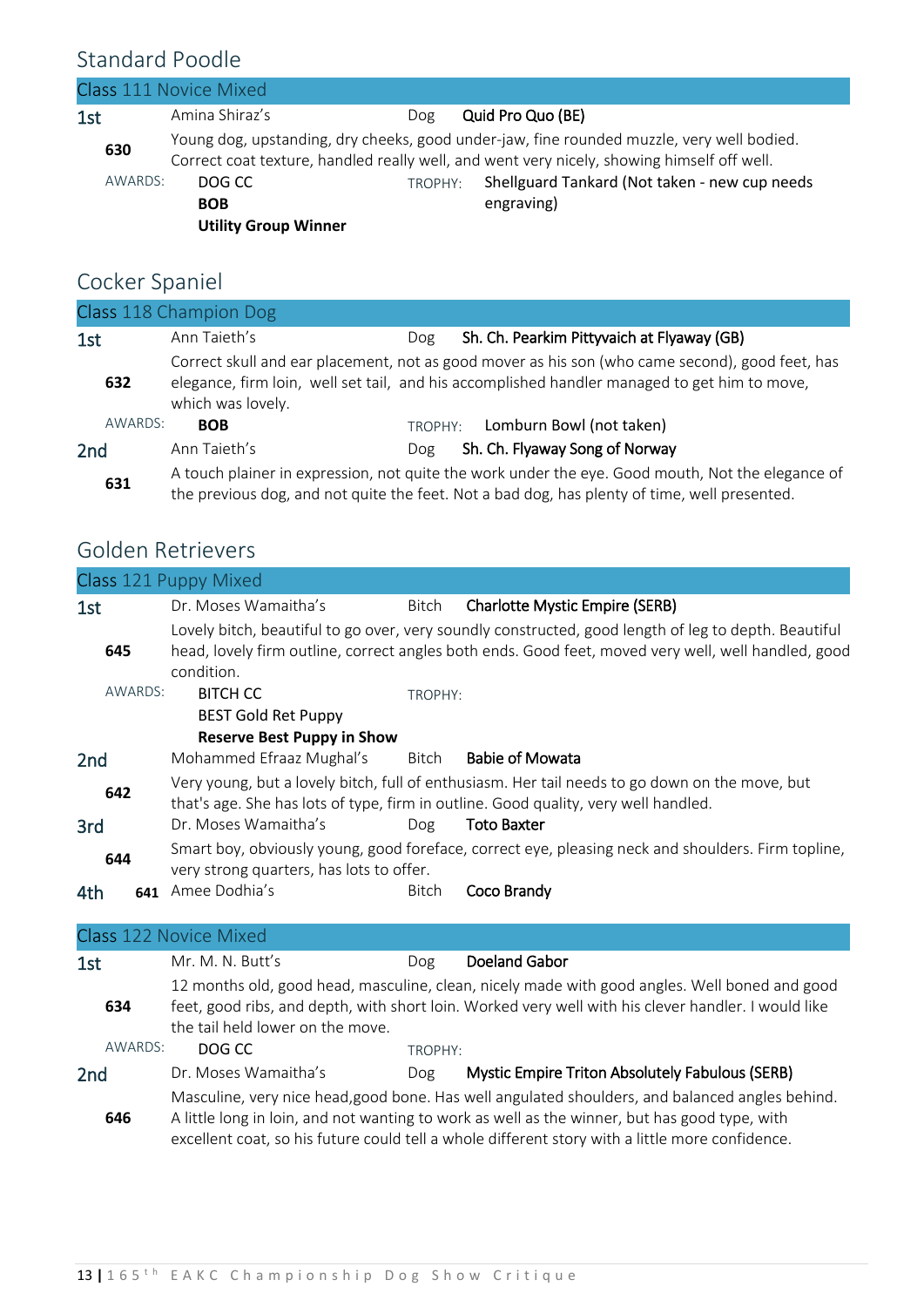| Class 124 Open Dog   |                                                                                                                                                                                                                                                               |              |                                                                                                                                                                                                                                                                                                |
|----------------------|---------------------------------------------------------------------------------------------------------------------------------------------------------------------------------------------------------------------------------------------------------------|--------------|------------------------------------------------------------------------------------------------------------------------------------------------------------------------------------------------------------------------------------------------------------------------------------------------|
| 1st                  | Mr. M. N. Butt's                                                                                                                                                                                                                                              | <b>Dog</b>   | Chiming Bells Zane of Doeland (IND)                                                                                                                                                                                                                                                            |
| 637                  | Beautifully handled and shown, went very well. Needs trimming.                                                                                                                                                                                                |              | This dog has a lovely headiece, very typical. He is a little steep in shoulder blades, correct length of<br>rib and firm loin. Very good quarters, and moves very well behind. Has good leg length, a real plus.                                                                               |
| AWARDS:              | DOG RCC                                                                                                                                                                                                                                                       | TROPHY:      |                                                                                                                                                                                                                                                                                                |
|                      |                                                                                                                                                                                                                                                               |              |                                                                                                                                                                                                                                                                                                |
| Class 126 Open Bitch |                                                                                                                                                                                                                                                               |              |                                                                                                                                                                                                                                                                                                |
| 1st                  | Mr. M. N. Butt's                                                                                                                                                                                                                                              | <b>Bitch</b> | <b>Doeland Bonnie</b>                                                                                                                                                                                                                                                                          |
| 636                  | did the job very well.                                                                                                                                                                                                                                        |              | Pretty bitch, did her job so well. The handler really got into the dog's head. Good bone, a touch<br>short in foreface, beautiful eye. Firm in back topline, well bodied. Obviously not in her full coat, but                                                                                  |
| AWARDS:              | <b>BITCH RCC</b>                                                                                                                                                                                                                                              | TROPHY:      |                                                                                                                                                                                                                                                                                                |
| 2 <sub>nd</sub>      | Dr. Moses Wamaitha's                                                                                                                                                                                                                                          | <b>Bitch</b> | Clarasado C. Ellah (ZA)                                                                                                                                                                                                                                                                        |
| 647                  | length. Would not want longer in loin. Lovely angles, good width.                                                                                                                                                                                             |              | Little, quality bitch, just needs to gain confidence. Lovely head, great bone, fabulous feet, super rib                                                                                                                                                                                        |
|                      | Class 127 Champion Bitch                                                                                                                                                                                                                                      |              |                                                                                                                                                                                                                                                                                                |
| 1st                  | Mr. M. N. Butt's                                                                                                                                                                                                                                              | <b>Bitch</b> | Ch. Doeland Farina                                                                                                                                                                                                                                                                             |
| 635                  | Classic bitch, beautiful head, lovely lines. Presents a balanced picture, with good angls, which is<br>reflected in that long reach and good drive. She holds her shape, standing and on the move.<br>Handled well, and presented in good coat and condition. |              |                                                                                                                                                                                                                                                                                                |
| AWARDS:              | <b>BOB</b>                                                                                                                                                                                                                                                    | TROPHY:      |                                                                                                                                                                                                                                                                                                |
| 2 <sub>nd</sub>      | Mr. M. N. Butt's                                                                                                                                                                                                                                              | Bitch        | Ch. Chiming Bells Eva of Doeland (IND)                                                                                                                                                                                                                                                         |
| 638                  | Again, handled to advantage, just not in her best coat, but nicely made, and again moved well.<br>Very good construction. Pretty head, well boned, good feet, firm outline. Lacking the bloom of the<br>winner. Very well handled, typical of the breed.      |              |                                                                                                                                                                                                                                                                                                |
| 3rd                  | Mr. M. N. Butt's                                                                                                                                                                                                                                              | Bitch        | Ch. Chiming Bells My Dream Come True (IND)                                                                                                                                                                                                                                                     |
| 640                  |                                                                                                                                                                                                                                                               |              | Not a bad bitch at all, but carrying so much weight, and really feeling the heat, her very clever<br>handler had a hard time, but managed to get her to work. So credit to him. She has lots of breed<br>points. She is rather deep in body, and not wanting to display her attributes at all. |

### Labrador Retrievers

|     | Class 128 Minor Puppy Dog    |     |                                                                                                                                                                                                                                                                                                           |
|-----|------------------------------|-----|-----------------------------------------------------------------------------------------------------------------------------------------------------------------------------------------------------------------------------------------------------------------------------------------------------------|
| 1st | Mrs. C. Ngori's              | Dog | <b>Ontulele Sergeant Pepper</b>                                                                                                                                                                                                                                                                           |
| 723 | will come. Lovely character. |     | Although young, quite nicely balanced, with good bone. His head is pleasing, good eye, well<br>angulated shoulders, excellent bone and feet. A little bum high at present, but that is an age thing.<br>Strong set of tail, moves with good forward reach and good behind. Not in his best coat, but that |
| 2nd | Mrs. B. E. Davis's           | Dog | <b>Ontulele Ulysses</b>                                                                                                                                                                                                                                                                                   |
| 663 |                              |     | Skull a little round, and stop rather deep, and eyes dark. He is cobby in body, topline needsto<br>strengthen, but he's at a very vulnerable age. Performed nicely, and has a good coat.                                                                                                                  |

| Class 129 Puppy Dog |                                |         |                                                                                                                                                                                                             |  |  |
|---------------------|--------------------------------|---------|-------------------------------------------------------------------------------------------------------------------------------------------------------------------------------------------------------------|--|--|
| 1st                 | Mrs. B. E. Davis's             | Dog     | <b>High Society at Ontulele</b>                                                                                                                                                                             |  |  |
| 666                 | lot. Went with great attitude. |         | Lovely puppy, gorgeous head, excellent muzzle and eye. Well angulated front, good bone and feet,<br>correct rib cage, good width of quarters. Strong tailset, must have a really nice future, I liked him a |  |  |
| AWARDS:             | Best Lab Puppy                 | TROPHY: |                                                                                                                                                                                                             |  |  |
| 2 <sub>nd</sub>     | Mrs. Magda M's                 | Dog     | Eve Fizz                                                                                                                                                                                                    |  |  |
| 719                 |                                |         | Typical boy, has pleasing head, correct skull and ear, good eye, dark. Good forehand, legs and feet.<br>Firm back, decent tailset, fabulous double coat, and moved with true footfall and impulse.          |  |  |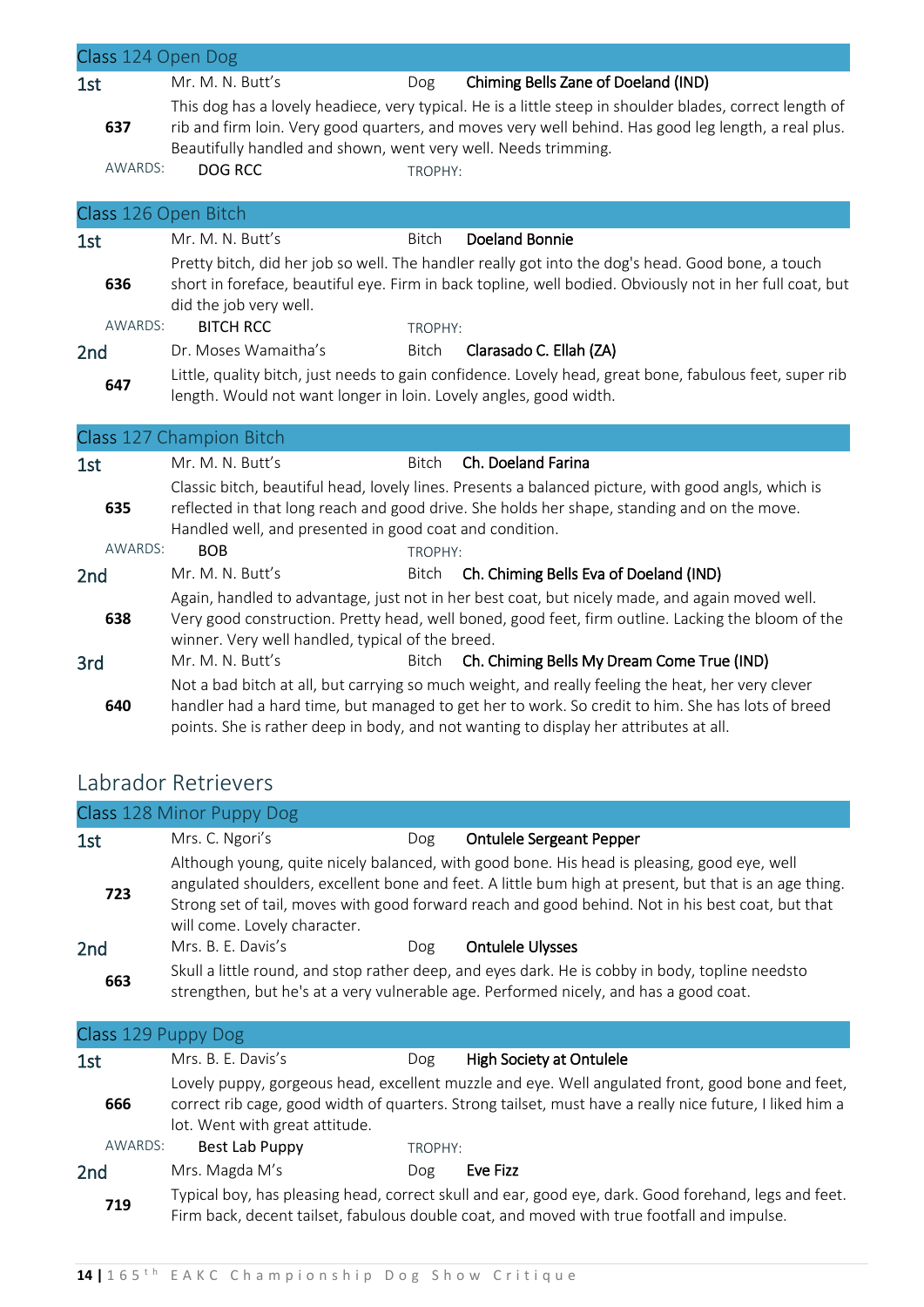| 3rd |  | Duda Cardoso's            | Dog                                                                                                                                                                                                                                                                                                 | Imani Juma Kivu         |
|-----|--|---------------------------|-----------------------------------------------------------------------------------------------------------------------------------------------------------------------------------------------------------------------------------------------------------------------------------------------------|-------------------------|
| 660 |  |                           | Not quite the balance of the two previous ones, at this stage. Very good temperament, and<br>worked the ring well. A nice dog, decent enough in head, rather light in eye. Good forehand, firm<br>back, good width of quarters. Tail falls away a bit. Very positive mover, with long, easy stride. |                         |
| 4th |  | 805 J. Kenyua Gachecheh's | Dog                                                                                                                                                                                                                                                                                                 | Oloirien Eddy           |
| 5th |  | 694 David Longstaff's     | Dog                                                                                                                                                                                                                                                                                                 | <b>Andulus Fluorite</b> |

| Class 130 Junior Dog |                                                                                                                                                                                                                                                                                                                                       |     |                                 |  |  |  |
|----------------------|---------------------------------------------------------------------------------------------------------------------------------------------------------------------------------------------------------------------------------------------------------------------------------------------------------------------------------------|-----|---------------------------------|--|--|--|
| 1st                  | Mrs. B. E. Davis's                                                                                                                                                                                                                                                                                                                    | Dog | <b>High Society at Ontulele</b> |  |  |  |
| 666                  | Lovely puppy, gorgeous head, excellent muzzle and eye. Well angulated front, good bone and feet,<br>correct rib cage, good width of quarters. Strong tailset, must have a really nice future, I liked him a<br>lot. Went with great attitude.                                                                                         |     |                                 |  |  |  |
| 2 <sub>nd</sub>      | Claire Drexler's                                                                                                                                                                                                                                                                                                                      | Dog | <b>Ontulele Quarter Master</b>  |  |  |  |
| 687                  | Fabulous body, firm, strong, clean, good bone. Well put together, carries tail rather high, but<br>strong set. Has a pleasing head, but the staining below the eyes bothers me a little. Good muzzle,<br>wonderful nose, good legs and feet. Not quite the animation of the winner, but lots of good<br>qualities. Very well handled. |     |                                 |  |  |  |

### Class 131 Novice Dog

| 1st |     | Mr. M. N. Butt's                    | Dog                                                                                                                                                   | Dimeche Duke of Doeland (ZA)                                                                                                                                                                              |  |  |
|-----|-----|-------------------------------------|-------------------------------------------------------------------------------------------------------------------------------------------------------|-----------------------------------------------------------------------------------------------------------------------------------------------------------------------------------------------------------|--|--|
|     |     |                                     |                                                                                                                                                       | Good headpiece, correct eye colour to coat. Well angulated shoulders, good bone and feet. Firm                                                                                                            |  |  |
| 651 |     |                                     | topline, tail should be stronger at set-on, and carried rather high. Not in full coat, but quality of<br>coat is good. Firm in outline, and moved OK. |                                                                                                                                                                                                           |  |  |
| 2nd |     | Mr. M. N. Butt's                    | Dog                                                                                                                                                   | Ailsacraig Sensational at Doeland (ZA)                                                                                                                                                                    |  |  |
| 650 |     | stride.                             |                                                                                                                                                       | Would like a little more musculature. Not the head of the winner. Nicely made, moved with long                                                                                                            |  |  |
| 3rd |     | Mrs. Magda M's                      | Dog                                                                                                                                                   | Trevena Crown Jewel of Eve (ZA)                                                                                                                                                                           |  |  |
| 721 |     | width. Not quite as strong in hock. |                                                                                                                                                       | Not sound, but decent in type. Fabulous tail and set and carriage. Not quite the angulation of the<br>first two. A little steep in shoulder blade, but good depth of rib, and has good second thigh. Good |  |  |
| 4th | 696 | David Longstaff's                   | Dog                                                                                                                                                   | Andulus Smithsonite                                                                                                                                                                                       |  |  |

### Class 132 Graduate Dog

| 1st             | Susan Cunningham's                                               | Dog                                                                                                                                                                                            | Phiela's Digby Dog                                                                                                                                                                                          |  |  |
|-----------------|------------------------------------------------------------------|------------------------------------------------------------------------------------------------------------------------------------------------------------------------------------------------|-------------------------------------------------------------------------------------------------------------------------------------------------------------------------------------------------------------|--|--|
| 661             | animated, not in full coat, but coat grows. Went well.           | Really good labrador, balanced, cobby, fit, strong, super head, excellent eye shape and colour<br>compatible with coat. Good bone and feet. Correct angulation both ends, super body and bone, |                                                                                                                                                                                                             |  |  |
| AWARDS:         | Dog CC                                                           | TROPHY:                                                                                                                                                                                        |                                                                                                                                                                                                             |  |  |
| 2 <sub>nd</sub> | Mrs. S. May's                                                    | Dog                                                                                                                                                                                            | <b>Ontulele Nosey Parker</b>                                                                                                                                                                                |  |  |
| 711             | muscled, and good animation on the move, with positive footfall. |                                                                                                                                                                                                | Really good, strong, clean labrador. Actually preferred the eye shape of the first, but he's a very<br>good dog. Well bodied, firm topline, good tailset and carriage, should be stronger at the root. Well |  |  |
| 3rd             | Mrs. P. M. Galley's                                              | Dog                                                                                                                                                                                            | Phiela's Doodle Bug                                                                                                                                                                                         |  |  |
| 689             |                                                                  |                                                                                                                                                                                                | Decent head shape, rather light in eye for a black. Not quite the bone, but good depth of body and<br>loin. Nice spring of rib, strong short loin, strong tail root, and worked nicely with handler.        |  |  |
| 4th<br>700      | David Longstaff's                                                | Dog                                                                                                                                                                                            | Doeland Elmo of Andulus                                                                                                                                                                                     |  |  |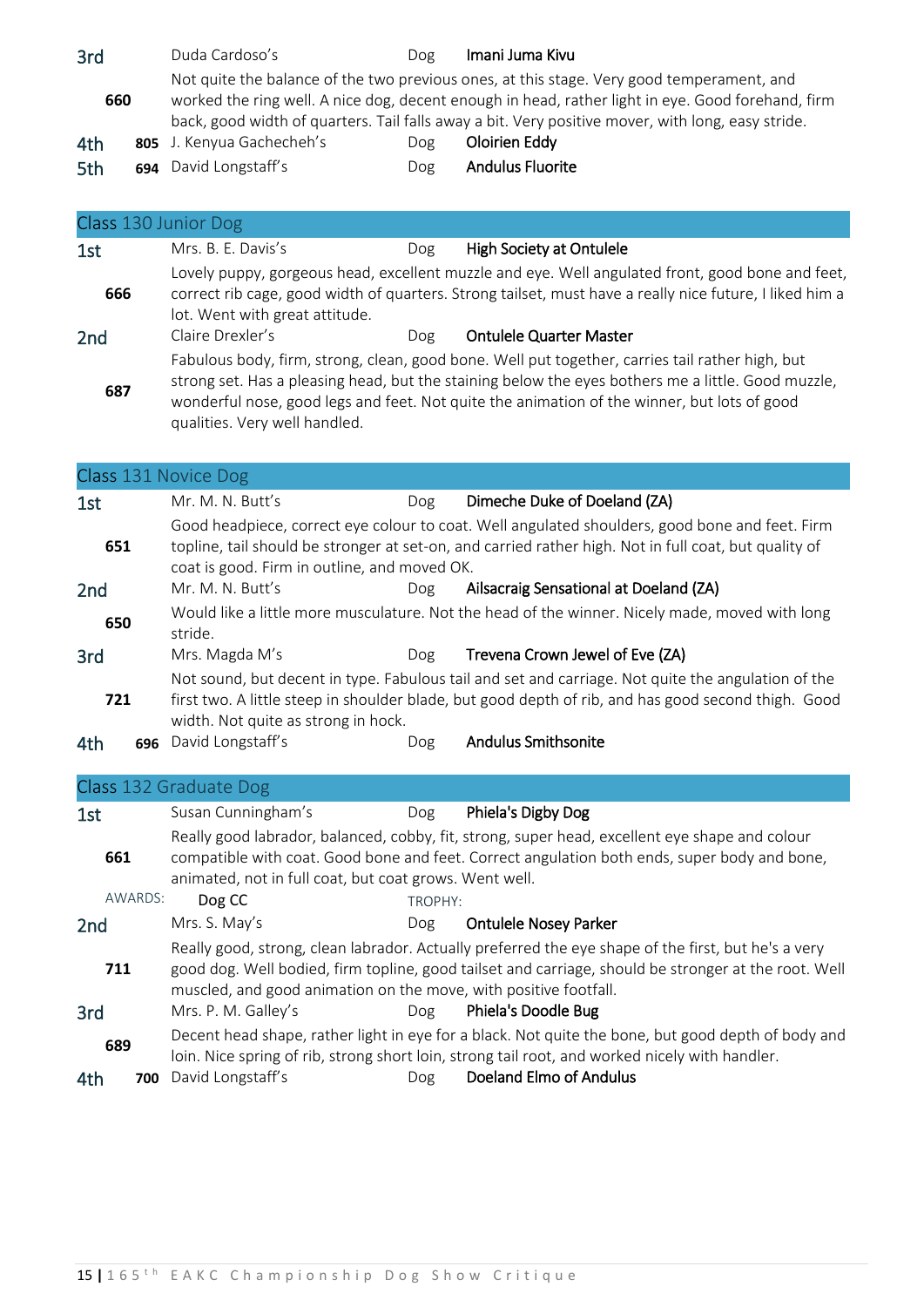|                 |     | Class 133 Limit Dog                                                                                                                                                                                                                                                                                                                                             |     |                                         |  |  |  |
|-----------------|-----|-----------------------------------------------------------------------------------------------------------------------------------------------------------------------------------------------------------------------------------------------------------------------------------------------------------------------------------------------------------------|-----|-----------------------------------------|--|--|--|
| 1st             |     | Mrs. B. E. Davis's                                                                                                                                                                                                                                                                                                                                              | Dog | Dolbia William at Ontulele (POL)        |  |  |  |
| 670             |     | Strong, masculine, clean, real labrador throughout. Great personality, super head and eye,<br>strength in muzzle, big nose, clean strong neck, through good shoulder. Well boned, cobby.<br>Excellent width of quarters. Tail could be a touch better set, but a lovely dog, presented a good<br>picture, and went with his handler with animation and impulse. |     |                                         |  |  |  |
| 2 <sub>nd</sub> |     | Angela Yoder-Maina's                                                                                                                                                                                                                                                                                                                                            | Dog | Play Mor Special Edition At Imani (POL) |  |  |  |
| 728             |     | A very nice dog, clean, healthy, firm throughout, with lovely head, ears and nostrils. Good eye,<br>colour matching the coat. Well ribbed, fabulous tailset, strong at root. Handled so very well by this<br>very clever handler, who works with the dogs to advantage, presents a picture standing and<br>moving.                                              |     |                                         |  |  |  |
| 3rd             |     | Mr. M. N. Butt's                                                                                                                                                                                                                                                                                                                                                | Dog | Doeland Bogart                          |  |  |  |
| 657             |     | Very typical, compact, well boned, strong, could have cleaner throat and neck. Presents a good<br>outline in body and bone. For me, a touch more leg. Good tail action, strong muscle, really nice<br>personality, and went nicely with the handler.                                                                                                            |     |                                         |  |  |  |
| 4th             | 703 | David Longstaff's                                                                                                                                                                                                                                                                                                                                               | Dog | <b>Andulus Black Prince</b>             |  |  |  |

| Class 134 Open Dog |                                                                                                                                                                                                                                                                                                                                                 |         |                                                                                                                                                                                                                                                                                                              |  |  |
|--------------------|-------------------------------------------------------------------------------------------------------------------------------------------------------------------------------------------------------------------------------------------------------------------------------------------------------------------------------------------------|---------|--------------------------------------------------------------------------------------------------------------------------------------------------------------------------------------------------------------------------------------------------------------------------------------------------------------|--|--|
| 1st                | Mr. M. N. Butt's                                                                                                                                                                                                                                                                                                                                | Dog     | Doeland Fazzo                                                                                                                                                                                                                                                                                                |  |  |
| 654                | condition, good coat.                                                                                                                                                                                                                                                                                                                           |         | Lovely head and eye, strong muzzle, a bit too much throat, but overall a quality, mature labrador.<br>Good bone and feet, big ribs, strong loin, excellent muscle and second thigh. Firm hock, tail strong<br>at root, well set and carried well. Moved with positive footfall. Lovely personality. In great |  |  |
| AWARDS:            | Dog RCC                                                                                                                                                                                                                                                                                                                                         | TROPHY: |                                                                                                                                                                                                                                                                                                              |  |  |
| 2nd                | Mrs. B. E. Davis's                                                                                                                                                                                                                                                                                                                              | Dog     | <b>Ontulele Dare Devil</b>                                                                                                                                                                                                                                                                                   |  |  |
| 681                | 7 1/2, just a little bit showing his age in his mouth. Lovely type, beautiful bone, good ribbing, just<br>dropping a little in topline, with age. Good width behind, ecellent tailset and strong at root, carried<br>to advantage. Good width of second thigh, decent coat. Perhaps not in his prime now, but I bet he<br>was a great dog at 4. |         |                                                                                                                                                                                                                                                                                                              |  |  |

|                 |     | Class 135 Veteran Dog                                                                                                                                                                                                                                                                                                                                                          |     |                                 |  |  |
|-----------------|-----|--------------------------------------------------------------------------------------------------------------------------------------------------------------------------------------------------------------------------------------------------------------------------------------------------------------------------------------------------------------------------------|-----|---------------------------------|--|--|
| 1st             |     | Mrs. B. E. Davis's                                                                                                                                                                                                                                                                                                                                                             | Dog | Ch. Ontulele Dare Devil         |  |  |
| 681             |     | 7 1/2, just a little bit showing his age in his mouth. Lovely type, beautiful bone, good ribbing, just<br>dropping a little in topline, with age. Good width behind, ecellent tailset and strong at root, carried<br>to advantage. Good width of second thigh, decent coat. Perhaps not in his prime now, but I bet he<br>was a great dog at 4.                                |     |                                 |  |  |
| 2 <sub>nd</sub> |     | Mrs. B. E. Davis's                                                                                                                                                                                                                                                                                                                                                             | Dog | Ch. Ontulele Benjamin Bunny     |  |  |
| 684<br>3rd      |     | OK, he was not really up for it, but his movement is sound, so much type, quality in bone, topline is<br>fine for his age, and he has a great tail and coat, so despite the fact that he is looking rather an old<br>man, he has attributes pertaining to the breed, that outweigh his age, and gain him this place.<br>Mrs. R. Stichbury's<br>Ontulele Xylophone Xpert<br>Dog |     |                                 |  |  |
| 726             |     | 10 years old, looks great for his age, very good eye, decent muzzle, a nice dog, with good make and<br>shape and well-set tail. Animated on the move, and in good condition.                                                                                                                                                                                                   |     |                                 |  |  |
| 4th             | 730 | Angela Yoder-Maina's                                                                                                                                                                                                                                                                                                                                                           | Dog | Chablais Horacio at Imani (CAN) |  |  |
| 5th             | 712 | Mrs. S. May's                                                                                                                                                                                                                                                                                                                                                                  | Dog | <b>Andulus Canary Diamond</b>   |  |  |
| 6th             | 703 | David Longstaff's                                                                                                                                                                                                                                                                                                                                                              | Dog | <b>Andulus Black Prince</b>     |  |  |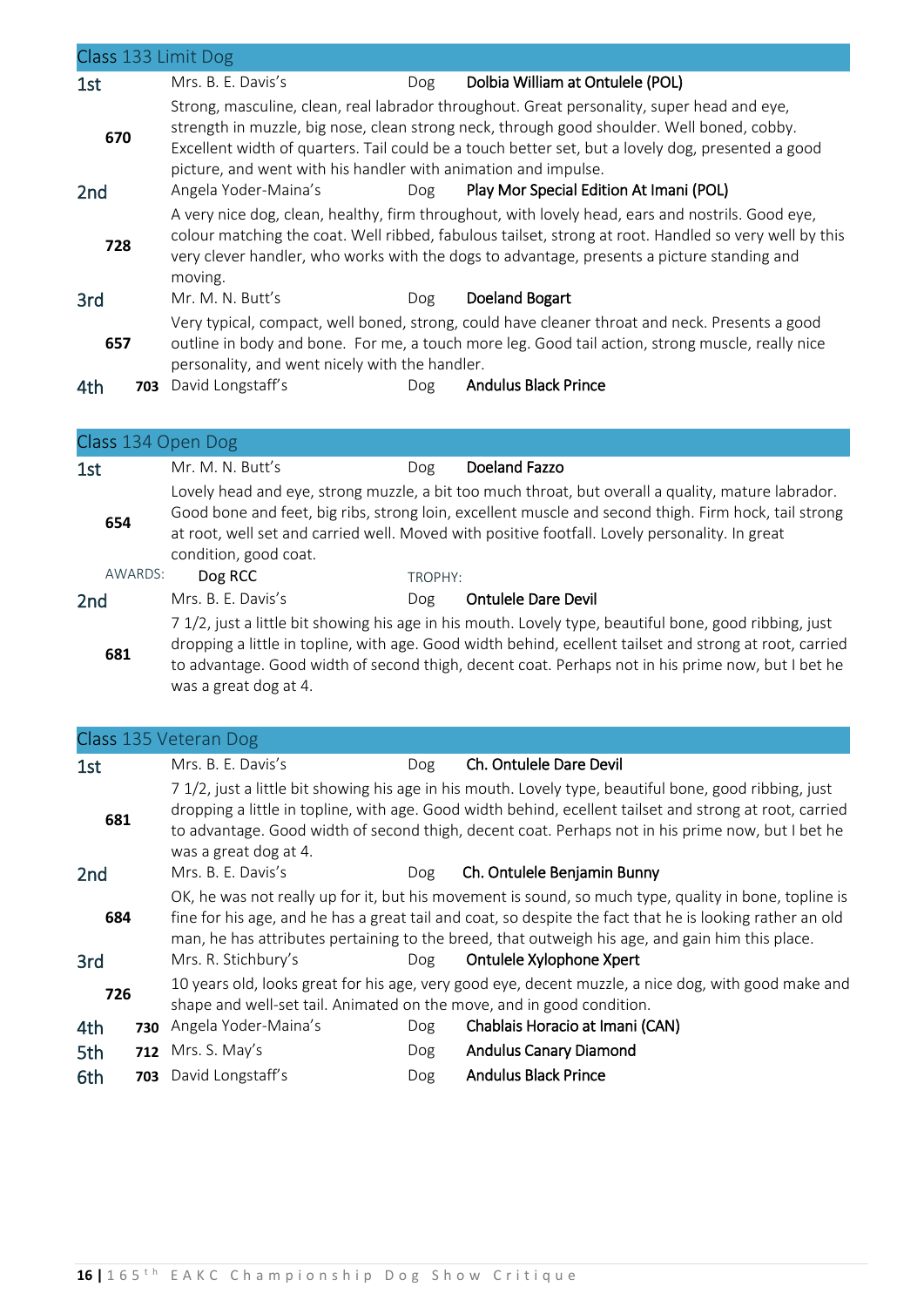|                 |                                                                                                                         | Class 136 Champion Dog                                                                            |              |                                                                                                                                                                                                          |  |  |
|-----------------|-------------------------------------------------------------------------------------------------------------------------|---------------------------------------------------------------------------------------------------|--------------|----------------------------------------------------------------------------------------------------------------------------------------------------------------------------------------------------------|--|--|
| 1st             |                                                                                                                         | Mrs. B. E. Davis's                                                                                | Dog          | <b>Ch. Ontulele Merely Amonarch</b>                                                                                                                                                                      |  |  |
|                 |                                                                                                                         |                                                                                                   |              | Fabulous head, strength in muzzle, good eye, clean strong neck. Well boned, compact, firm                                                                                                                |  |  |
| 671             |                                                                                                                         | topline, strong loin. Strong root of tail, good width to quarters, good width of second thigh.    |              |                                                                                                                                                                                                          |  |  |
|                 | Animated, positive, with drive and animation. Great personality. Lovely dog, very well handled.<br>AWARDS: <sup>o</sup> |                                                                                                   |              |                                                                                                                                                                                                          |  |  |
|                 |                                                                                                                         | <b>BOB</b><br><b>Gundog Group Winner</b>                                                          |              | TROPHY: <sup>o</sup> Ontulele Trophy<br><b>Tryon Cup</b>                                                                                                                                                 |  |  |
|                 |                                                                                                                         | <b>Best in Show</b>                                                                               |              | <b>Spratts Trophy</b>                                                                                                                                                                                    |  |  |
|                 |                                                                                                                         |                                                                                                   |              | <b>Terry Twohey Trophy</b>                                                                                                                                                                               |  |  |
|                 |                                                                                                                         |                                                                                                   |              | <b>Greswold Williams Trophy</b>                                                                                                                                                                          |  |  |
| 2 <sub>nd</sub> |                                                                                                                         | Mrs. B. E. Davis's                                                                                | Dog          | Ch. Ontulele Justthejob                                                                                                                                                                                  |  |  |
|                 |                                                                                                                         |                                                                                                   |              | This is a really cracking dog. I preferred the muzzle of the winner, but really close, really quality                                                                                                    |  |  |
| 674             |                                                                                                                         |                                                                                                   |              | dog. Excellent compact body with good ribs, strong loin, fabulous tailset and root. Good quality                                                                                                         |  |  |
|                 |                                                                                                                         |                                                                                                   |              | coat, expertly handled to produce animation, reach and drive. Holds his shape at all times. Good                                                                                                         |  |  |
|                 |                                                                                                                         | personality.                                                                                      |              |                                                                                                                                                                                                          |  |  |
| 3rd             |                                                                                                                         | Mrs. B. E. Davis's                                                                                | Dog          | Ch. Ontulele Klever Klogs                                                                                                                                                                                |  |  |
| 673             |                                                                                                                         |                                                                                                   |              | Again, a really quality dog, head, bone and neck through firm topline, all good. Good set of tail,<br>perhaps not just the angulation behind, or width, but no doubting his quality. Great personality,  |  |  |
|                 |                                                                                                                         |                                                                                                   |              | lovely shape, again well handled. (3 really good dogs, really enjoyed the class)                                                                                                                         |  |  |
|                 |                                                                                                                         |                                                                                                   |              |                                                                                                                                                                                                          |  |  |
|                 |                                                                                                                         | Class 128a Minor Puppy Bitch                                                                      |              |                                                                                                                                                                                                          |  |  |
| 1st             |                                                                                                                         | Mr. M. N. Butt's                                                                                  | <b>Bitch</b> | <b>Doeland Niki</b>                                                                                                                                                                                      |  |  |
|                 |                                                                                                                         |                                                                                                   |              | Just a little more forward in body than 2 and 3. She is very pretty, well proportioned, lovely head,                                                                                                     |  |  |
| 648             |                                                                                                                         |                                                                                                   |              | well angulated, good tail root. Cobby, with good bone, pretty head, lovely mover when she decided                                                                                                        |  |  |
|                 |                                                                                                                         | to go. Good feet.                                                                                 |              |                                                                                                                                                                                                          |  |  |
| 2 <sub>nd</sub> |                                                                                                                         | Mrs. B. E. Davis's                                                                                | <b>Bitch</b> | <b>Ontulele Umber Ella</b>                                                                                                                                                                               |  |  |
| 662             |                                                                                                                         | feet. Balanced picture, good tailset and carriage. Stylish mover for her age.                     |              | Pretty bitch, well proportioned, lovely head, excellent muzzle, good neck and shoulders, bone and                                                                                                        |  |  |
| 3rd             |                                                                                                                         | Mrs. B. E. Davis's                                                                                | Bitch        | Ontulele Time 'n' Again                                                                                                                                                                                  |  |  |
|                 |                                                                                                                         |                                                                                                   |              | Very young, needs to strengthn in muzzle, lovely solid proportions and good eye. She has good                                                                                                            |  |  |
| 664             |                                                                                                                         | shoulder angulation, correct body proportions, super tailset, strong root. Just a little straight |              |                                                                                                                                                                                                          |  |  |
|                 |                                                                                                                         | behind, a very nice puppy.                                                                        |              |                                                                                                                                                                                                          |  |  |
| 4th             | 665                                                                                                                     | Mrs. B. E. Davis's                                                                                | Bitch        | Ontulele Singingntherain                                                                                                                                                                                 |  |  |
|                 |                                                                                                                         |                                                                                                   |              |                                                                                                                                                                                                          |  |  |
|                 |                                                                                                                         | Class 137 Puppy Bitch                                                                             |              |                                                                                                                                                                                                          |  |  |
| 1 <sup>st</sup> |                                                                                                                         | Mr. M. N. Butt's                                                                                  | <b>Bitch</b> | <b>Doeland Lava</b>                                                                                                                                                                                      |  |  |
|                 |                                                                                                                         |                                                                                                   |              | Quality puppy, beautiful shape typical labrador head with good eye and strong muzzle. Correct ear,<br>and neck through good forehand. Excellent bone and feet. Lovely topline, correct rib for age, good |  |  |
| 649             |                                                                                                                         |                                                                                                   |              | width behind. Strong set of tail, could use it a little more. Beautifully handled, to present a lovely                                                                                                   |  |  |
|                 |                                                                                                                         | picture, and went very well with the handler.                                                     |              |                                                                                                                                                                                                          |  |  |
| 2 <sub>nd</sub> |                                                                                                                         | Mrs. Magda M's                                                                                    | <b>Bitch</b> | Eve Fanaka                                                                                                                                                                                               |  |  |
|                 |                                                                                                                         |                                                                                                   |              | Again, handler gets the best out of her. Lovely head, dark eye, strong clean outline, good body,                                                                                                         |  |  |
| 720             |                                                                                                                         |                                                                                                   |              | firm loin, strong root and length of tail. Good action, big ribs. Worked well with the handler to                                                                                                        |  |  |
|                 |                                                                                                                         | show her animation.                                                                               |              |                                                                                                                                                                                                          |  |  |
| 3 <sup>rd</sup> |                                                                                                                         | Messrs. Imbugi, Ian & Ethan                                                                       | Bitch        | <b>Oloirien Enchantment</b>                                                                                                                                                                              |  |  |
|                 |                                                                                                                         | Luvai's                                                                                           |              | Pretty bitch, went very well and very nicely handled. Wags her tail and carries it not too high. Dark                                                                                                    |  |  |
| 707             |                                                                                                                         |                                                                                                   |              | eye, good mouth, clean neck, good feet, and well set tail. Moved with positve footfall. Super feet.                                                                                                      |  |  |
| 4th             | 716                                                                                                                     | Mrs. S Miller's                                                                                   | Bitch        | <b>Mary Poppins</b>                                                                                                                                                                                      |  |  |
|                 |                                                                                                                         |                                                                                                   |              |                                                                                                                                                                                                          |  |  |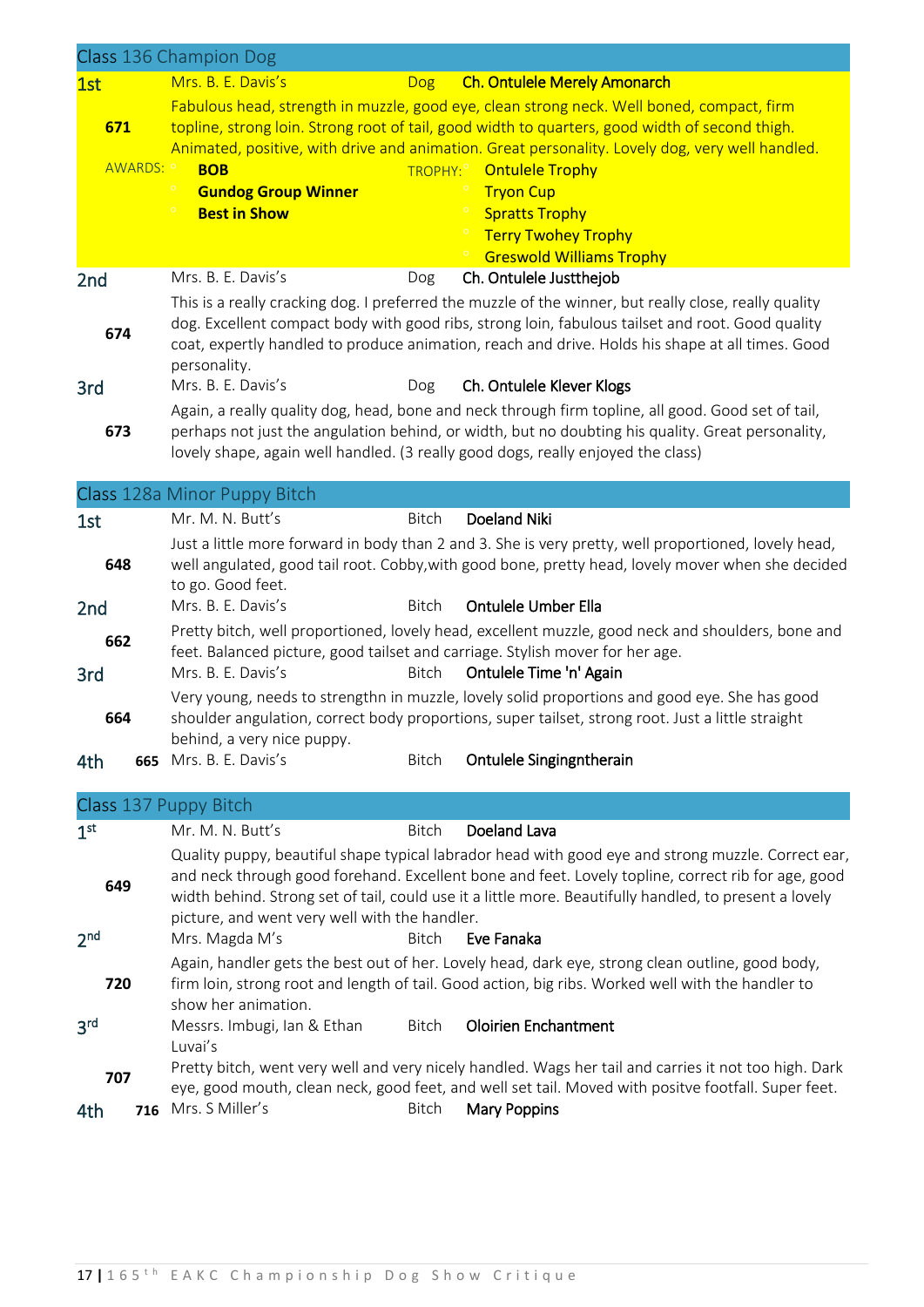|                 |         | Class 138 Junior Bitch                   |              |                                                                                                                                                                                            |
|-----------------|---------|------------------------------------------|--------------|--------------------------------------------------------------------------------------------------------------------------------------------------------------------------------------------|
| 1st             |         | Mrs. B. E. Davis's                       | Bitch        | <b>Ontulele Right Royal</b>                                                                                                                                                                |
|                 |         |                                          |              | Stood out for type, animated and stylish, very positive in all aspects. Lovely head, pigmentation,                                                                                         |
| 667             |         |                                          |              | good muzzle, clean strong neck, with elegance. Compact body, firm loin, excellent tailset and                                                                                              |
|                 |         |                                          |              | carriage, and strong at root. Well made fore and aft. Stylish, worrks with handler and out-moved                                                                                           |
|                 |         | her competitors.                         |              |                                                                                                                                                                                            |
|                 | AWARDS: | <b>BITCH CC</b>                          | TROPHY:      |                                                                                                                                                                                            |
|                 |         | <b>RBOB</b>                              |              |                                                                                                                                                                                            |
| 2 <sub>nd</sub> |         | Mr. & Mrs. S & G. Kabuga's               | Bitch        | Imani Idyllic Izzy                                                                                                                                                                         |
|                 |         |                                          |              | Lovely headed bitch, very well bodied, big ribs, well balanced, with lovely eyes. Correct colour.                                                                                          |
| 691             |         |                                          |              | Good bone and feet, firm topline, not quite the angulation behid, or the tailset of the winner, but                                                                                        |
|                 |         | worked well for her handler on the move. |              |                                                                                                                                                                                            |
| 3rd             |         | Mrs. R. Stichbury's                      | <b>Bitch</b> | Ontulele Queen of Sheba                                                                                                                                                                    |
| 725             |         |                                          |              | Very nice bitch, pleasing to go over, could have a bit more bone and more all over really. Not just                                                                                        |
|                 |         |                                          |              | going as well as previous 2, but nice type of bitch and worked well with handler.                                                                                                          |
| 4th             |         | 716 Mrs. S Miller's                      | <b>Bitch</b> | <b>Mary Poppins</b>                                                                                                                                                                        |
|                 |         | Class 139 Novice Bitch                   |              |                                                                                                                                                                                            |
|                 |         |                                          |              |                                                                                                                                                                                            |
| 1st             |         | Mr. M. N. Butt's                         | Bitch        | Dimeche Diana of Doeland (ZA)                                                                                                                                                              |
|                 |         |                                          |              | Stood out in this class, sound, good head, firm outline, correct ribbing. Good bone and legs.                                                                                              |
| 652             |         | well.                                    |              | Positive front action, very well made shoulders. Good tailset, strength in quarters, handled very                                                                                          |
|                 |         | Mrs. B. E. Davis's                       | Bitch        | Ontulele Oh Me Oh My                                                                                                                                                                       |
| 2 <sub>nd</sub> |         |                                          |              |                                                                                                                                                                                            |
| 669             |         |                                          |              | Pleasing head, sound enough, excellent tailset, strong at root. Big ribs, could have a touch more leg<br>length, and a bit firmer topline. Lovely temperament, and went well with handler. |
| 3rd             |         | Mrs. B. E. Davis's                       | <b>Bitch</b> | <b>Ontulele Follie Bergere</b>                                                                                                                                                             |
|                 |         |                                          |              | Pretty head, strong clean neck, would like a little more front leg length. Big ribs, short firm loin, not                                                                                  |
| 679             |         |                                          |              | quite the angulation, therefore bum high. Good tail root. Moved well with her good handler.                                                                                                |
| 4th             | 695     | David Longstaff's                        | Bitch        | <b>Tosca Tigress of Andulus</b>                                                                                                                                                            |
| 5th             | 708     | Dr. Imbugi, Ian & Ethan Luvai's          | Bitch        | Oloirien Calypso                                                                                                                                                                           |
|                 |         |                                          |              |                                                                                                                                                                                            |
|                 |         | Class 140 Graduate Bitch                 |              |                                                                                                                                                                                            |
| 1st             |         | Mrs. B. E. Davis's                       | Bitch        | <b>Ontulele Living Thedream</b>                                                                                                                                                            |
|                 |         |                                          |              | Lovely head, beautiful proportion, but well boned, very typical outline, well angulated, super legs                                                                                        |
| 672             |         |                                          |              | and feet. Exellent tail, reach and carriage and length. Good coat, moved really well with reach and                                                                                        |
|                 |         | drive.                                   |              |                                                                                                                                                                                            |
|                 | AWARDS: | <b>BITCH RCC</b>                         | TROPHY:      |                                                                                                                                                                                            |
| 2 <sub>nd</sub> |         | Mrs. B. E. Davis's                       | Bitch        | Ontulele Justintime                                                                                                                                                                        |
|                 |         |                                          |              | Again, has all the essentials, lovely eye, strong, elegant neck, firm topline, not quite the tailset or                                                                                    |
| 675             |         |                                          |              | strength of root as the winner. Decent behind, big ribs and firm loin, and very well handled and                                                                                           |
|                 |         | moved with handler very well.            |              |                                                                                                                                                                                            |
| 3rd             |         | Mr. M. N. Butt's                         | Bitch        | Doeland Amy                                                                                                                                                                                |
|                 |         |                                          |              | Lovely type, had a litter and dropped her underline, but her angulation, bone and type is there.                                                                                           |
| 659             |         |                                          |              | Decent tail, though a little low set. Good bone, and moved with true footfall front and back.                                                                                              |
| 4th             |         | 713 Anna McFerran's                      | Bitch        | Montague Rubislaw                                                                                                                                                                          |
| 5th             | 729     | Angela Yoder-Maina's                     | <b>Bitch</b> | <b>Bluebell Sasha</b>                                                                                                                                                                      |
| 6th             | 698     | David Longstaff's                        | Bitch        | Andulus Spinel Girl                                                                                                                                                                        |
|                 |         |                                          |              |                                                                                                                                                                                            |
|                 |         |                                          |              |                                                                                                                                                                                            |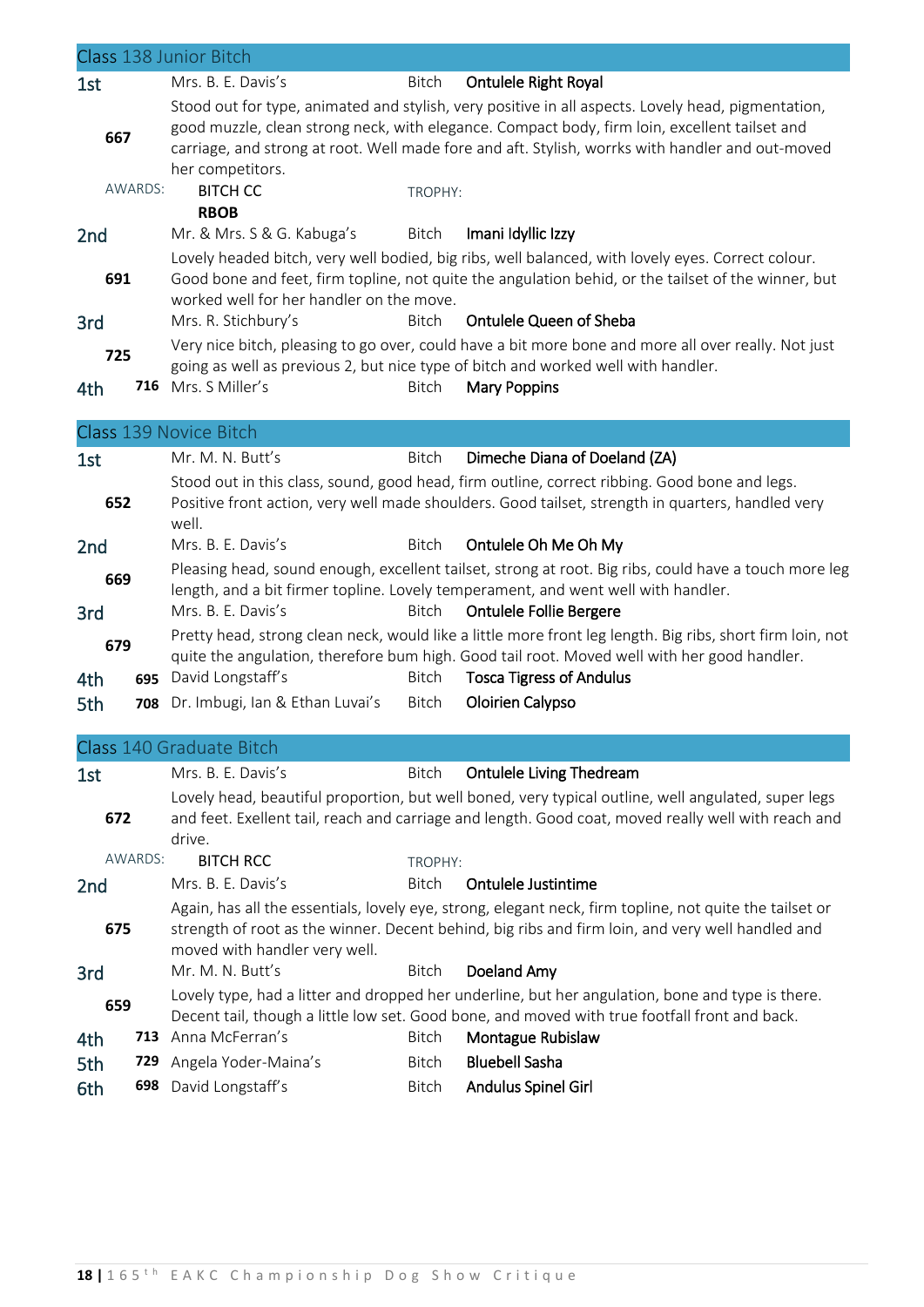|                        |     | Class 141 Limit Bitch                                                                                                                                                                                                                                                                                                          |                                   |  |  |
|------------------------|-----|--------------------------------------------------------------------------------------------------------------------------------------------------------------------------------------------------------------------------------------------------------------------------------------------------------------------------------|-----------------------------------|--|--|
|                        |     | Mrs. S Miller's<br><b>Bitch</b>                                                                                                                                                                                                                                                                                                | <b>Ontulele Honey Gold</b>        |  |  |
| 1st                    |     | Stood away in her class, fit, sound, well bodied, pleasing to go over, good legs and feet, big ribs,                                                                                                                                                                                                                           |                                   |  |  |
| 718<br>2 <sub>nd</sub> |     | firm loin, well angulated behind. Best tailset, strength and root and carriage. Very decent bitch,<br>handled well and moved better than any others.<br>Mr. M. N. Butt's<br><b>Bitch</b><br>Doeland Diamanto                                                                                                                   |                                   |  |  |
|                        |     |                                                                                                                                                                                                                                                                                                                                |                                   |  |  |
| 655<br>3rd             |     | A little plainer in expression, good muzzle, correct ear and skull. Could be cleaner in neck. Decent<br>shoulders, good legs and feet. Compact, cobby, with big ribs, rather lost her underline. Decent<br>width of rump, good tail action, a little low set. Very well handled and moved well.<br>Mrs. B. E. Davis's<br>Bitch | <b>Ontulele Empress Eider</b>     |  |  |
| 680                    |     | Pleasing type, a good skeletal construction. A little plane in expression, could have a touch more<br>bone and better feet. Lovely tailset, very well handled, good coat, and moved well.<br>653 Mr. M. N. Butt's<br>Doeland Hilda<br><b>Bitch</b>                                                                             |                                   |  |  |
| 4th                    |     |                                                                                                                                                                                                                                                                                                                                |                                   |  |  |
| 5th                    |     | 709 Messrs. Imbugi, Ian & Ethan<br>Bitch<br>Luvai's                                                                                                                                                                                                                                                                            | Oloirien Abracadabra              |  |  |
|                        |     | Class 142 Open Bitch                                                                                                                                                                                                                                                                                                           |                                   |  |  |
| 1 <sup>st</sup>        |     | Messrs Luvai's<br><b>Bitch</b>                                                                                                                                                                                                                                                                                                 | <b>Andulus Basalt Girl</b>        |  |  |
| 710                    |     | Pleasing head, good eye, strong clean neck. Decent shoulders, big rib, strong loin, firm topline,<br>good tailset. Moved the best in class. Very well handled.                                                                                                                                                                 |                                   |  |  |
| 2 <sub>nd</sub>        |     | Mrs. B. E. Davis's<br><b>Bitch</b>                                                                                                                                                                                                                                                                                             | <b>Ontulele Dancing Queen</b>     |  |  |
| 682                    |     | Typical head, good tailset, just not going as well as the first. Good angulatio both ends, lovely head,<br>strong muzzle, good double coat. Excellent tailset, strong at root. Good personality and did the job<br>with the handler very well.                                                                                 |                                   |  |  |
| 3rd                    |     | Anna McFerran's<br><b>Bitch</b>                                                                                                                                                                                                                                                                                                | Ontulele Zebedee Zooda            |  |  |
| 714                    |     | 9 years old, fit, healthy, sound, in excellent condition. Good eye, beautiful well-set white teeth,<br>clean outline, good rib, firm underline. I would like a stronger set of tail at root, but she is a lovely<br>bitch, and well deseres a place. Good tail action, and sound movement.                                     |                                   |  |  |
| 4th                    |     | 676 Mrs. B. E. Davis's<br><b>Bitch</b>                                                                                                                                                                                                                                                                                         | Doeland Annie Oakley at Ontulele  |  |  |
| 5th                    |     | 678 Mrs. B. E. Davis's<br><b>Bitch</b>                                                                                                                                                                                                                                                                                         | Clarkwoods Feduka at Ontulele     |  |  |
|                        |     | Class 143 Veteran Bitch                                                                                                                                                                                                                                                                                                        |                                   |  |  |
| 1 <sup>st</sup>        |     | Mrs. B. E. Davis's<br>Bitch                                                                                                                                                                                                                                                                                                    | <b>Ontulele Dancing Queen</b>     |  |  |
| 682                    |     | Typical head, good tailset, just not going as well as the first. Good angulatio both ends, lovely head,<br>strong muzzle, good double coat. Excellent tailset, strong at root. Good personality and did the job<br>with the handler very well.                                                                                 |                                   |  |  |
| 2 <sub>nd</sub>        |     | Mrs. B. E. Davis's<br><b>Bitch</b>                                                                                                                                                                                                                                                                                             | <b>Ontulele Empress Eider</b>     |  |  |
| 680                    |     | Pleasing type, a good skeletal construction. A little plane in expression, could have a touch more<br>bone and better feet. Lovely tailset, very well handled, good coat, and moved well.                                                                                                                                      |                                   |  |  |
| 3rd                    |     | Anna McFerran's<br><b>Bitch</b>                                                                                                                                                                                                                                                                                                | Ontulele Zebedee Zooda            |  |  |
| 714                    |     | 9 years old, fit, healthy, sound, in excellent condition. Good eye, beautiful well-set white teeth,<br>clean outline, good rib, firm underline. I would like a stronger set of tail at root, but she is a lovely<br>bitch, and well deseres a place. Good tail action, and sound movement.                                     |                                   |  |  |
| 4th                    | 686 | Mrs. B. E. Davis's<br>Dog                                                                                                                                                                                                                                                                                                      | Twende Ainokainen at Ontulele     |  |  |
|                        |     | Class 144 Champion Bitch                                                                                                                                                                                                                                                                                                       |                                   |  |  |
| 1st                    |     | Mrs. B. E. Davis's<br><b>Bitch</b>                                                                                                                                                                                                                                                                                             | Dual Ch. Ontulele Greenwich Dream |  |  |
| 677                    |     | Strong, feminine, well made, fit, lovely head. Classic outline, big ribs, length of leg to body, sound<br>moving. Could have a touch more impulsion, and ideally, a touch better tailset, but loads of quality                                                                                                                 |                                   |  |  |

and well deserved the title. Great character and very well handled.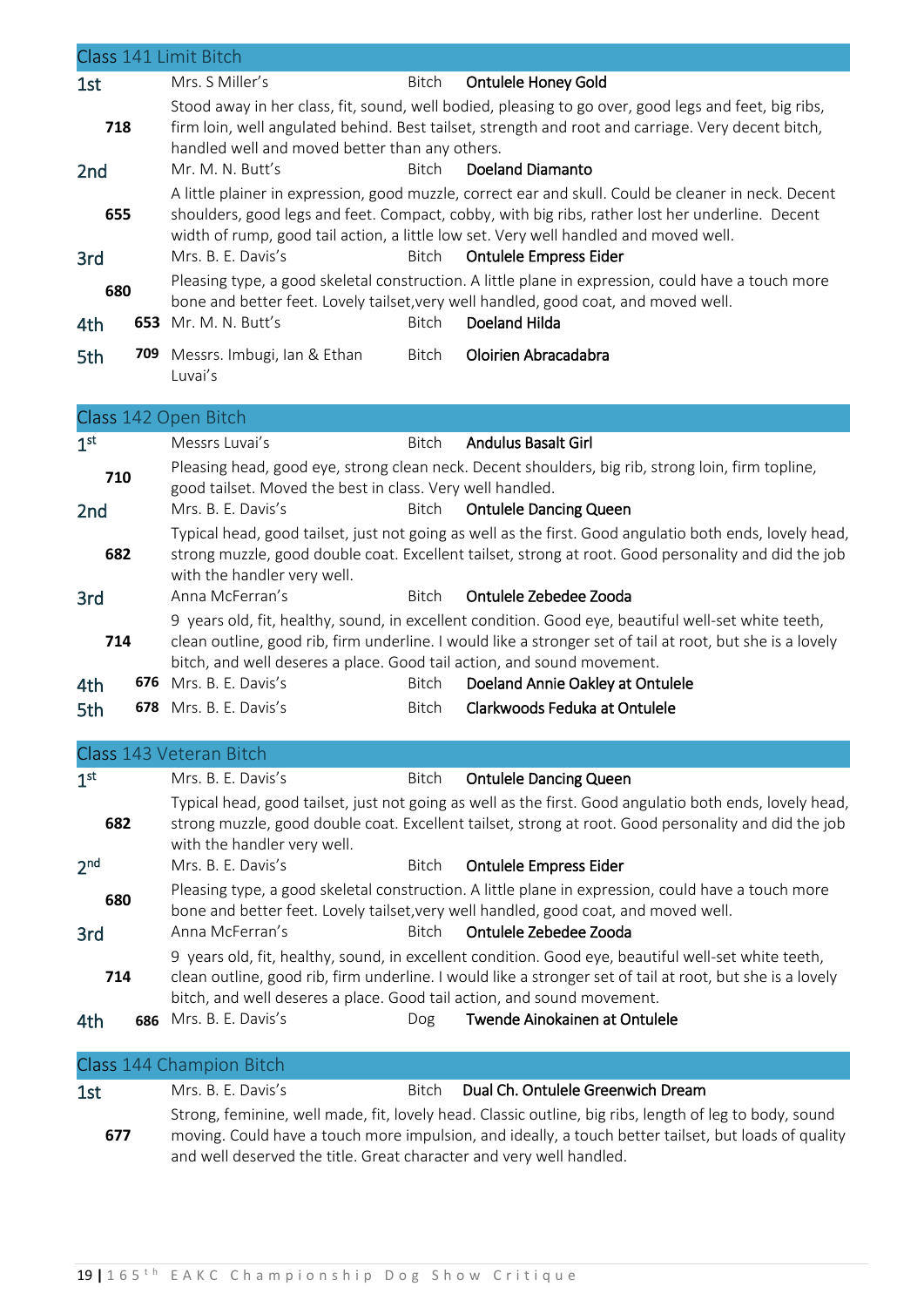#### German Short Haired Pointer

|         | Class 145 Novice Mixed                                                                                                                                                                                                          |         |                    |
|---------|---------------------------------------------------------------------------------------------------------------------------------------------------------------------------------------------------------------------------------|---------|--------------------|
| 1st     | Mrs. S. May's                                                                                                                                                                                                                   | Dog     | <b>Red Admiral</b> |
| 732     | Elegant, fit, great presentation, very well muscled, good quality coat. Has a typical head, quite<br>pleasing balance, with good body and firm loin. A little short in fore-arm, so coming aty you, a little<br>loose in elbow. |         |                    |
| AWARDS: | DOG CC<br><b>BOB</b><br><b>Gundog Group Reserve</b>                                                                                                                                                                             | TROPHY: |                    |
|         |                                                                                                                                                                                                                                 |         |                    |

#### Hungarian Vizsla

| Class 145a Minor Puppy |                                                                                                                                    |     |               |  |
|------------------------|------------------------------------------------------------------------------------------------------------------------------------|-----|---------------|--|
| 1 <sup>st</sup>        | Maria Danyers's                                                                                                                    | Dog | Oska Burgoret |  |
| 731                    | 5 1/2 months, nice size, good head, moved quite well. In very good condition, great personality,<br>well deserved his first place. |     |               |  |

|     | Class 163 Saturday Veteran                                   |                            |             |
|-----|--------------------------------------------------------------|----------------------------|-------------|
| 1st | 681 Mrs. B. E. Ontulele Dare Devil                           | <b>Ontulele Dare Devil</b> | 4 Jan 2011  |
| 2nd | 682 Mrs. B. E. Ontulele Dancing Queen Ontulele Dancing Queen |                            | 4 Jan 2011  |
| 3rd | 680 Mrs. B. E. Ontulele Empress Eider Ontulele Empress Eider |                            | 19 Jun 2011 |
| 4th | 714 Anna Ontulele Zebedee Zooda                              | Ontulele Zebedee Zooda     | 23 Mar 2009 |
|     | $D = \pm 1$ <i>Letters in Class</i>                          |                            |             |

| <b>Best Veteran in Show</b>  |                   |                                   |             |  |  |
|------------------------------|-------------------|-----------------------------------|-------------|--|--|
| 681                          | Mrs. B. F. Davis' | Ontulele Dare Devil               | 4 Jan 2011  |  |  |
| Reserve Best Veteran in Show |                   |                                   |             |  |  |
| 617                          | Mrs. B. F. Davis' | Ch. Fleetwood Passion at Ontulele | 21 Aug 2008 |  |  |

### Class 169 Sunday Brace

| 1st | Davis' Labradors |  |
|-----|------------------|--|
|     |                  |  |

- 2nd **J** Yoder-Maina's Pugs
- 3rd **G** McFerrran's Labradors
- 4th **B** Davis' Labradors
- 5th **C** Davis' Labradors

#### Best Brace in Show

Reserve Best Brace in Show

Mrs. B. E. Davis' Standard Longhaired Dachshunds

Mrs. B. E. Davis' **Labrador Retrievers**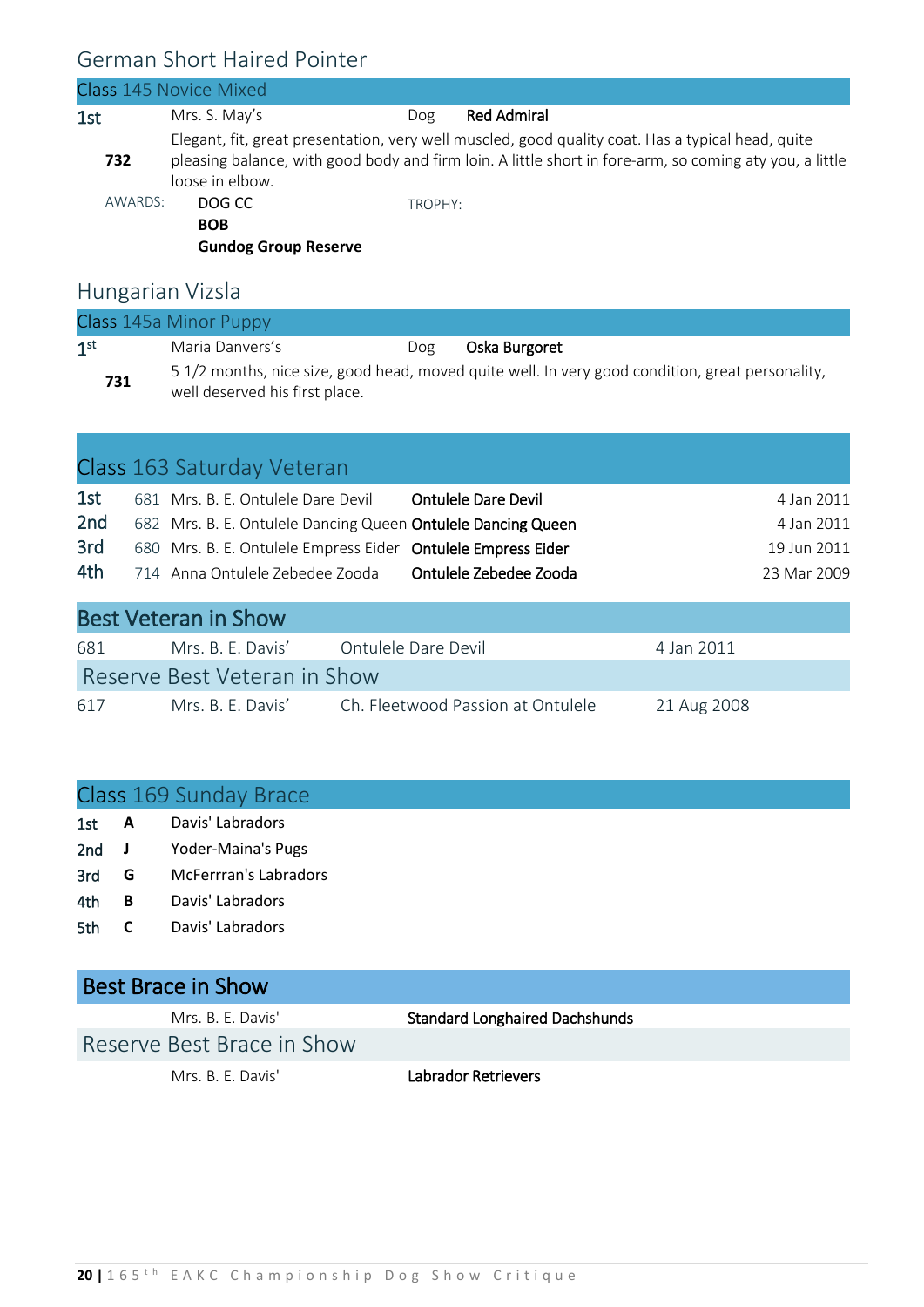|     |              | Class 170 Sunday Team                  |                            |                      |
|-----|--------------|----------------------------------------|----------------------------|----------------------|
| 1st | $\mathsf{A}$ | Mrs. B. E. Davis' Labs                 |                            |                      |
|     |              | 2nd C Mrs. A. Yoder-Maina's Pugs       |                            |                      |
|     |              | <b>Best Team in Show</b>               |                            |                      |
|     |              | Mrs. B. E. Davis'                      | <b>Labrador Retrievers</b> |                      |
|     |              | Reserve Best Team in Show              |                            |                      |
|     |              | Mrs. A. Yoder-Maina's                  | Pugs                       |                      |
|     |              | <b>JUNIOR HANDLING</b>                 |                            |                      |
|     |              | Junior Handling 8-12 year olds         |                            |                      |
|     |              | Tanya Kabuga                           |                            |                      |
|     |              | Junior Handling 12-18 year olds        |                            |                      |
|     |              | Hafiz Hussein                          |                            |                      |
|     |              | <b>Best Junior Handler of the Show</b> |                            |                      |
|     |              | Hafiz Hussein                          |                            |                      |
|     |              | <b>Best Junior Handler of the Year</b> |                            |                      |
|     |              | <b>Mohammed Hussein</b>                |                            |                      |
|     |              | <b>PUPPY CRITERION</b>                 |                            |                      |
|     |              | <b>BEST PUPPY IN SHOW</b>              |                            |                      |
|     |              | $C17 \tMer \tMuchou$<br>D              |                            | Import Amprica Cross |

| 627 | Mrs. A. Yoder Maina's      | Pug              | Imani Amazing Grace                   |
|-----|----------------------------|------------------|---------------------------------------|
|     | Reserve Best Puppy in Show |                  |                                       |
|     | 645 Dr. M. Wamaitha's      | Golden Retriever | <b>Charlotte Mystic Empire (SERB)</b> |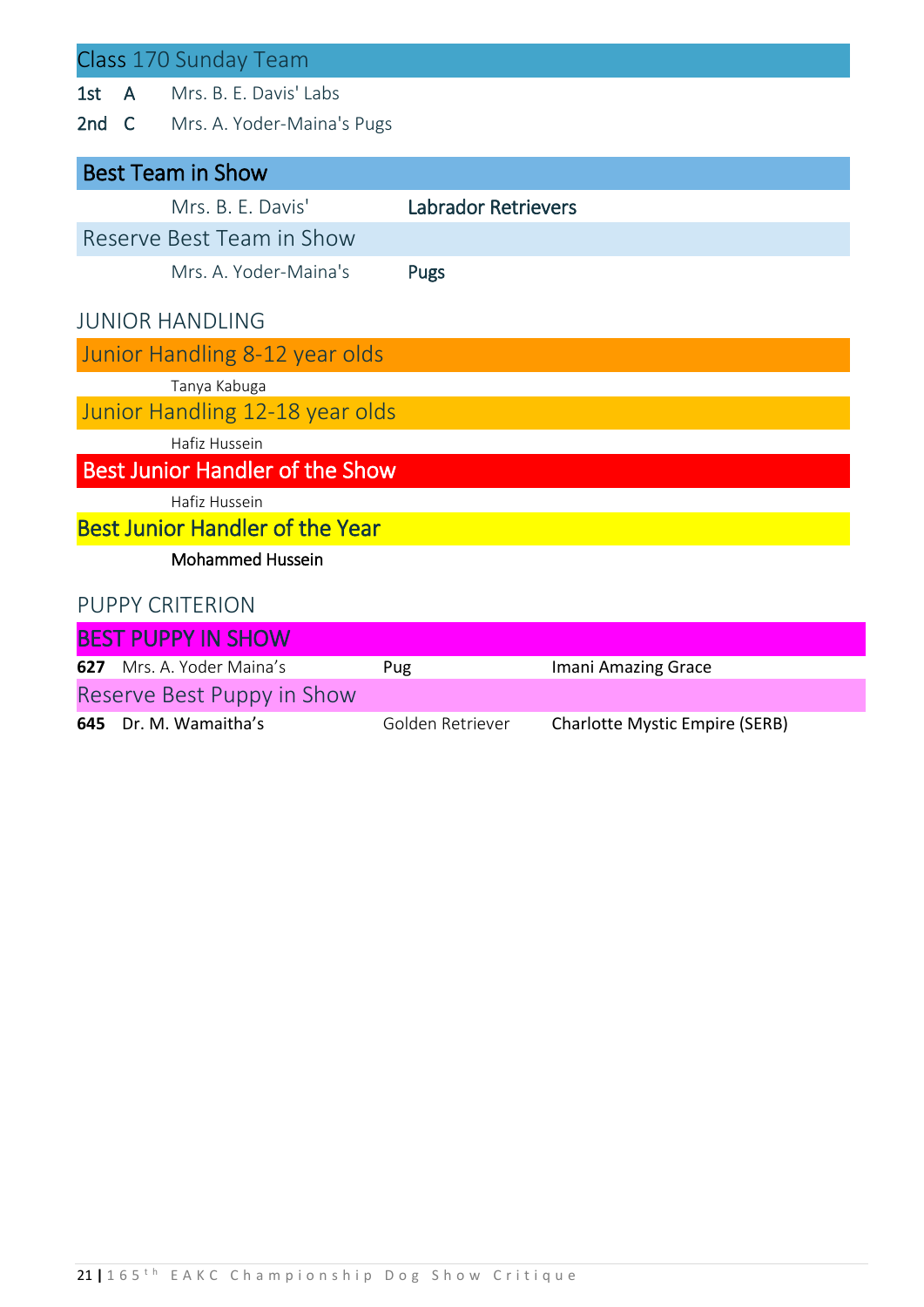#### GROUP JUDGING

|                              | <b>UTILITY GROUP WINNER</b> |                          |                                             |  |  |
|------------------------------|-----------------------------|--------------------------|---------------------------------------------|--|--|
| 630                          | Ms. A. Shiraz's             | <b>Standard Poodle</b>   | Quid Pro Quo (BE)                           |  |  |
|                              | <b>HOUND GROUP WINNER</b>   |                          |                                             |  |  |
| 614                          | Mr. A. Butt's               | <b>Beagle</b>            | Cherive Sylvester (ZA)                      |  |  |
|                              | <b>HOUND GROUP RESERVE</b>  |                          |                                             |  |  |
| 616                          | Mrs. B. E. Davis'           | St LH Dachshund          | Ch. Ontulele Thumbelina                     |  |  |
|                              | <b>GUNDOG GROUP WINNER</b>  |                          |                                             |  |  |
| 671                          | Mrs. B. E. Davis'           | Labrador Retriever       | Ch. Ontulele Merely Amonarch                |  |  |
|                              | <b>GUNDOG GROUP RESERVE</b> |                          |                                             |  |  |
| 732                          | Mrs. S. May's               | <b>German SH Pointer</b> | Red Admiral                                 |  |  |
|                              | <b>TOY GROUP WINNER</b>     |                          |                                             |  |  |
| 627                          | Mrs. A. Yoder Maina's       | Pug                      | Imani Amazing Grace                         |  |  |
| <b>WORKING GROUP WINNER</b>  |                             |                          |                                             |  |  |
| 518                          | Mr. M. N. Butt's            | <b>GSD</b>               | Ch. Rusko vom Hühnegrab of Doeland (D)      |  |  |
| <b>WORKING GROUP RESERVE</b> |                             |                          |                                             |  |  |
| 606                          | Mr. M. N. Butt's            | Siberian Husky           | Bellahusk's Miss Coquette at Doeland (SERB) |  |  |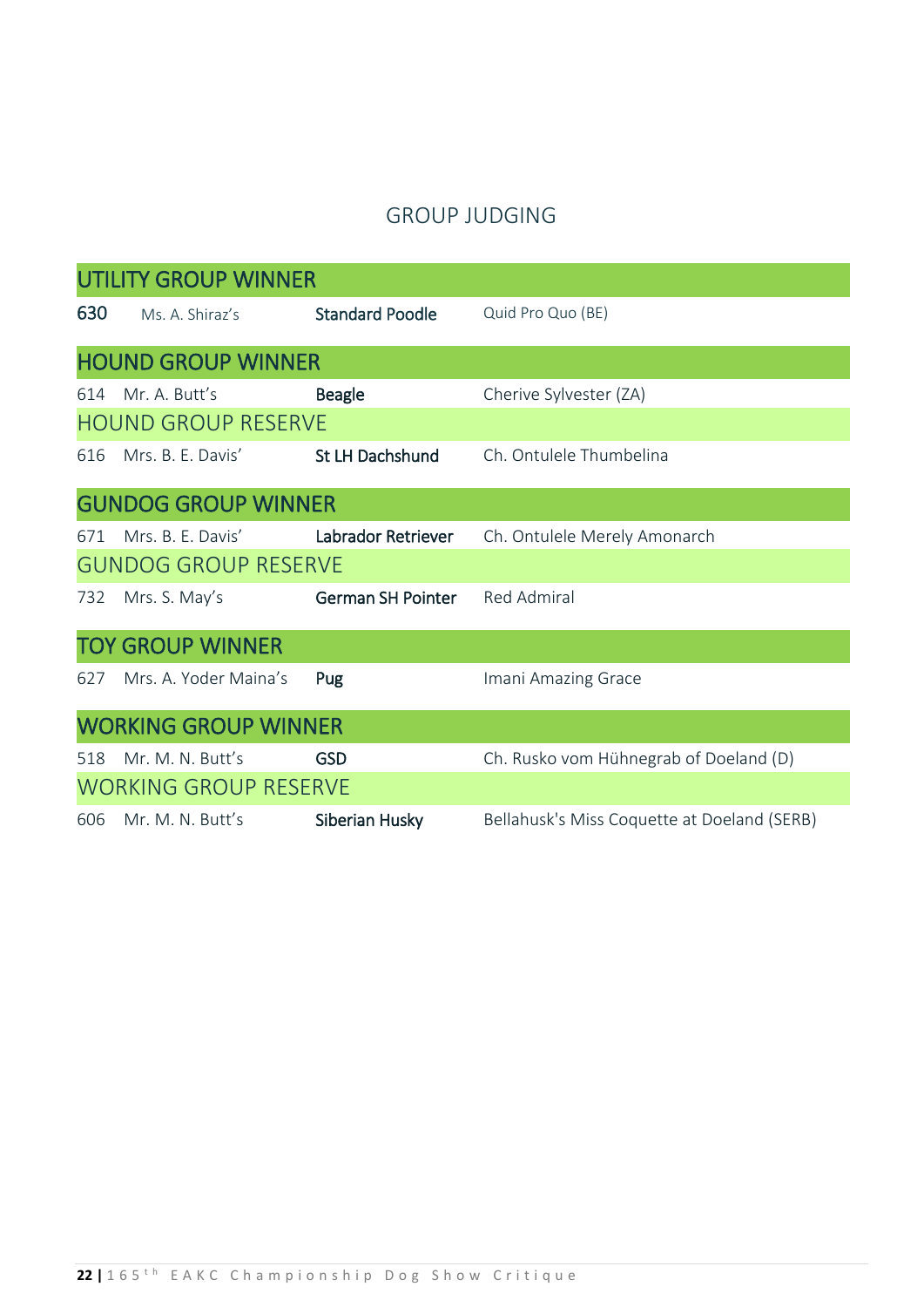## FINALS

Best in Show

671 Mrs. B. E. Davis's

LABRADOR RETRIEVERS Ch. Ontulele Merely Amonarch

Reserve Best in Show

518 Nadeem M. Butt's

GERMAN SHEPHERD DOGS Ch. Rusko vom Huhnegrab of Doeland (D)

Third Best in Show

614 Adil Butt's BEAGLES Cherive Sylvester (ZA)

Best Countrybred

671 Mrs. B. E. Davis's LABRADOR RETRIEVERS Ch. Ontulele Merely Amonarch